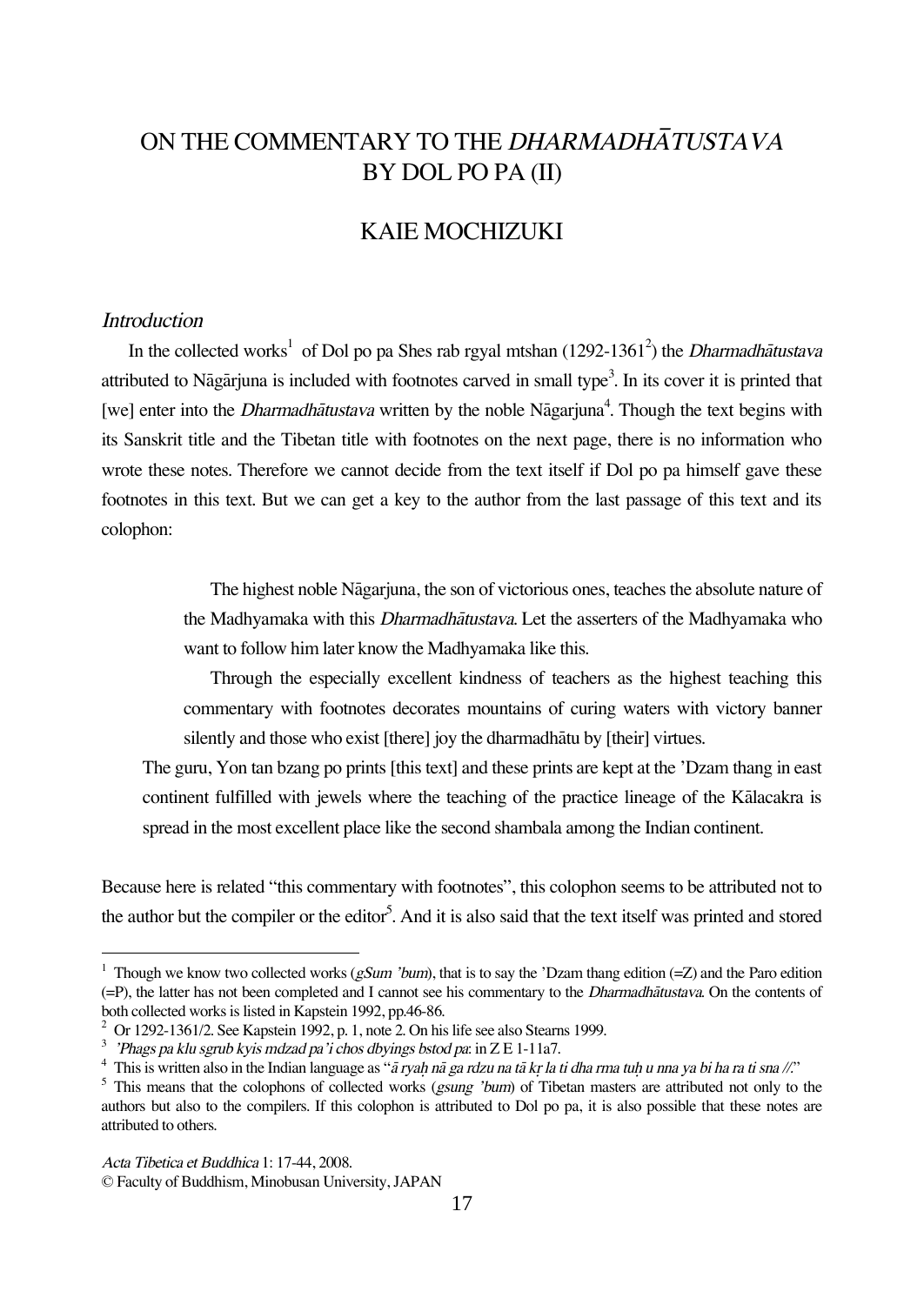in the 'Dam thang temple<sup>6</sup>. Though there is no information about where the orienting block is kept, it seems to be strange that the place where the text is stored is related in the text itself<sup>7</sup>. In any case I interpret here that these notes are attributed to Dol po pa because this text is included to the collection of his works.

Comparing this text with the editions of the Tibetan translation of the Dharmadhåtustava in the Tanjur<sup>8</sup> from the viewpoint of the textual tradition, the version which Dol po pa used is mostly the same as that of the Derge edition, therefore he would use the proto version of the Derge edition. Or it is also possible that the Derge edition was revised through this commentary or other editions. As for the style of commentary, the author attaches lacking particles or completes abbreviated terms in the Tibetan translation of the root verse, but does not give detailed explanations to the root verse. In some cases he only indicates what is suggested in similes of root verses, or in other cases he gives only short comments to the root verse. I indicate here some of them.

In vv.2-4 it is related:

Whatever [dharmadhātu] became a cause of cyclic existence (samsāra) [with entailing ultimate incidental defilements], its [defilements] are purified [by the path], and then this very purity [of defilements in dharmadhātu] is transcendence of suffering (nirvāņa). Dharma-body is also just this. [2]

[In an example that dharmadhåtu is not seen because of mixing with ultimate defilements] refined melted butter is not seen on account of mixing with the milk. Like the [example] dharmadhåtu does not appear on account of mixing with the afflictions. [3]

[In the example of the appearance after purifying the defilements] refined melted butter [can be seen] in disappearance of the [obscuring] defilements on account of cleansing from the milk. Like [this example] dharmadhåtu can be [obviously] seen as lacking all defilements on account of purifying [and removing] afflictions [by practical path]. [4]

Dol po pa says that dharmadhåtu becomes a cause of cyclic existence when it has the defilements and it becomes also transcendence of suffering when its defilements are purified. And it is intended that this dharmadhåtu cannot be seen when it is mixed with the defilements and it can be obviously seen

 $6$  With reference to this temple built by Rin chen dpal in 1425 it is said in the *Grub mtha' thams cad kyi khungs* dang 'dod tshul ston pa legs bshad shel gyi me long of Thu'u bkwang Blo bzang chos kyi nyi ma. Cf. Taniguchi 1993, p. 24 and Kapstein 1992, pp. 3-4.

<sup>7</sup> Because there is an information on the storehouse of this text in the text itself, it is also possible that this version is not same as the original one stored at the 'Dzam thang. On the 'Dzam thang see Taniguchi 1993, p. 24.

<sup>&</sup>lt;sup>8</sup> On the critical edition of the *Dharmadhātustava*, see Tsuda 2006: 311-322. English translation is in Brunnhölzl 2007, pp. 117-129 with the English translation of the commentary by the IIIrd Karmapa and the Japanese translations are in Hayashima 1987 and Tsuda 2006, pp. 322-330.

 $9^9$  I read "glo bur" for "gro bur gyi".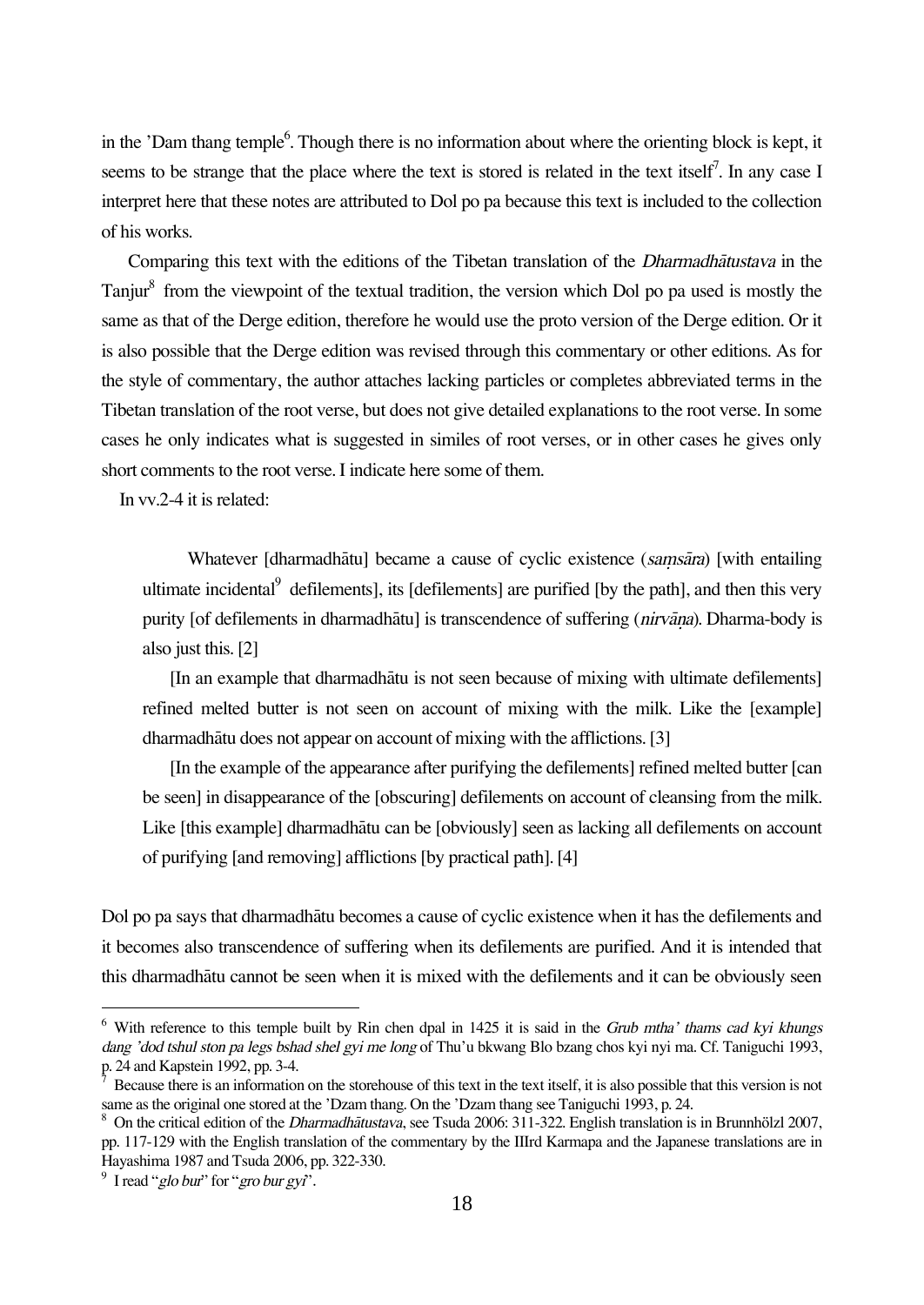when the defilements or afflictions are purified and removed.

In vv.5-8 it is related:

Like [the example of sentient beings in the basic stage] a lamp illuminates nothing at all if it is in a vase. Like this [example] dharmadhåtu is also not seen when it is in the vase [of] the afflictions. [5]

If man makes a hole [in] the vase [of the afflictions] from any side [of stages and paths in progress], the nature of brightness [of light] will appear from each direction [of the stages and the paths]. [6]

Whenever this [obscuring] vase is [entirely] destroyed by the diamond (vajra) of the meditation, [man can get fruit] and then this [dharmadhåtu] appears to the limits of all space [and becomes bright as seen]. [7]

[But dharmadhåtu does not adhere because it is not a composite which ceases in the occasion of sentient beings and arise in the occasion of the fruit,] dharmadhåtu does not [newly] arise [again] and [the essence of dharmadhåtu] never disappears [in the occasion of sentient beings]. In the occasion [of the basis, the path and the fruit] there are no afflictions [which become essence], and defilements are removed in the initial occasion [of basis], in the middle [occasion of the path] and the last [occasion of the fruit]. [8]

Dol po pa classifies the practical stages into three, namely basis, path and fruit. Though dharmadhåtu cannot be seen in the basic occasion of sentient beings in basic stages, its bright light as the essence of dharmadhåtu arises in the occasion of the path and the fruit. We can see this classification based on the three stages also in his main work, the Ri chos nges don rgya mtsho.

In vv.11-13 it is related:

[The example that endeavor is significant if the Buddha exists from the beginning is that] we can [obviously] see [and get] the purest of all gold through our work [like choosing stones and so on] if the element [of gold] exists. If there is no element [from the beginning,] we produce no [fruit] but the afflictions [of a weeper] through our work. [11]

[The example that the Buddha does not accomplish his actions when he is obscured even if he exists from the beginning is that] seeds of barley are not wished for [to enjoy] on account of being obscured by peels. Likewise [though the Buddha exists in sentient being as their own dharma from the beginning,] the [defiled] is not considered as "Buddhahood" [in the occasion of sentient beings]. [12]

[The example that the Buddha appears when man is free from defilements is that] seeds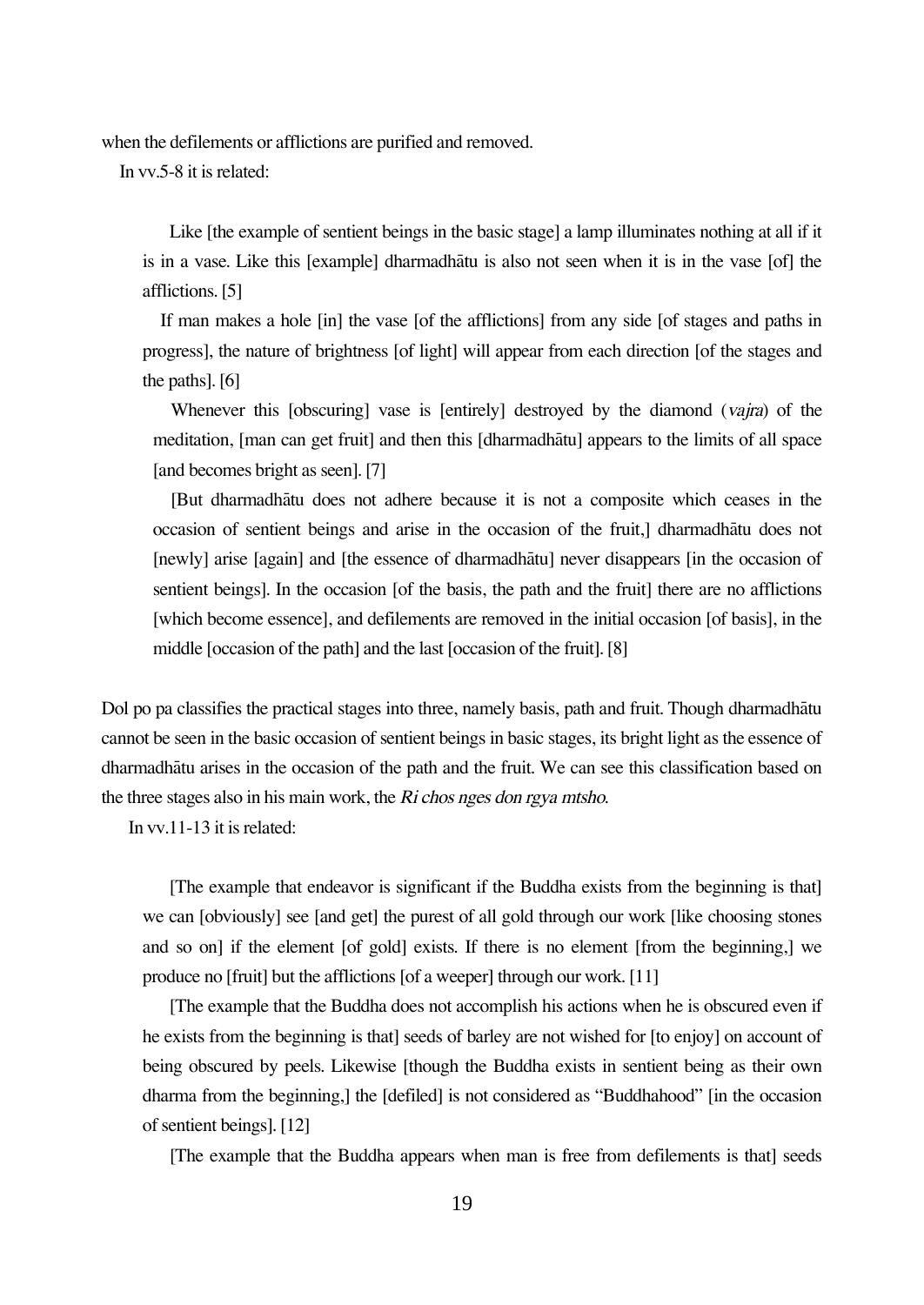themselves will appear [obviously] when they are free from peels. Likewise Dharma-body [is to] manifested clearly when it is free from the afflictions. [13]

Dol po pa insists that Buddhahood exists from the beginning and it will appear once it is free from afflictions, though it does not appear when it is obscured by defilements.

In vv.16-17 it is related:

[For example a result arises when a cause exists], all seeds produce results which match their causes. Who can accomplish awareness that there are [their] fruits without seeds? [16]

[Likewise it is impossible that a result is accomplished without cause,] this basic element [of Buddhahood] which becomes the seed [of Dharma-body] is recognized [by Någårjuna and me] as the basis of all dharma in cyclic existence and its transcendence [which exists from the beginning]. Through its purification [of entering defilements] by gradual [stages and paths] man can attain the state [of] Buddhahood [free from defilements]. [17]

Dol po pa relates that Någårjuna, the author of the Dharmadhåtustava, and he himself acknowledge the eternality of the Dharmadhåtu.

In vv.23-25 it is related:

[It is impossible for dharmadhåtu to disappear in the ultimate sense. For example] water in the earth exists without defilements [of essence]. Likewise wisdom in afflictions [is never suitable for non-existence and always] exists without afflictions. [23]

[Therefore an implication of sütras in which emptiness is taught is that "self (åtman)" of the relative sense is emptiness in the ultimate sense but dharmadhåtu is not emptiness. If man thinks dharmadhåtu itself as "self" when it exists in the ultimate sense], dharmadhåtu is not "self" [of the relative sense], neither a woman [of the relative sense] nor a man [of the relative sense]. Free from all that could be grasped [in the relative sense], how could man consider [and grasp dharmadhåtu] as "self" [through his understanding] [24]

As for all dharma without desire [in the ultimate sense] we can think the birth [of] a woman<sup>10</sup> [in the relative sense]. In order to guide those tormented by desire [in the relative] "men" and "women" are taught [to exist as] wisdom [and means]. [25]

Dol po pa refers to the theory of the two truths and insists that "self" is empty in the relative truth, but

<sup>&</sup>lt;sup>10</sup> Because the text read "bud med [kyi] skyes", Dol po pa does not read "bud med skyes" of DDS "men" and "women".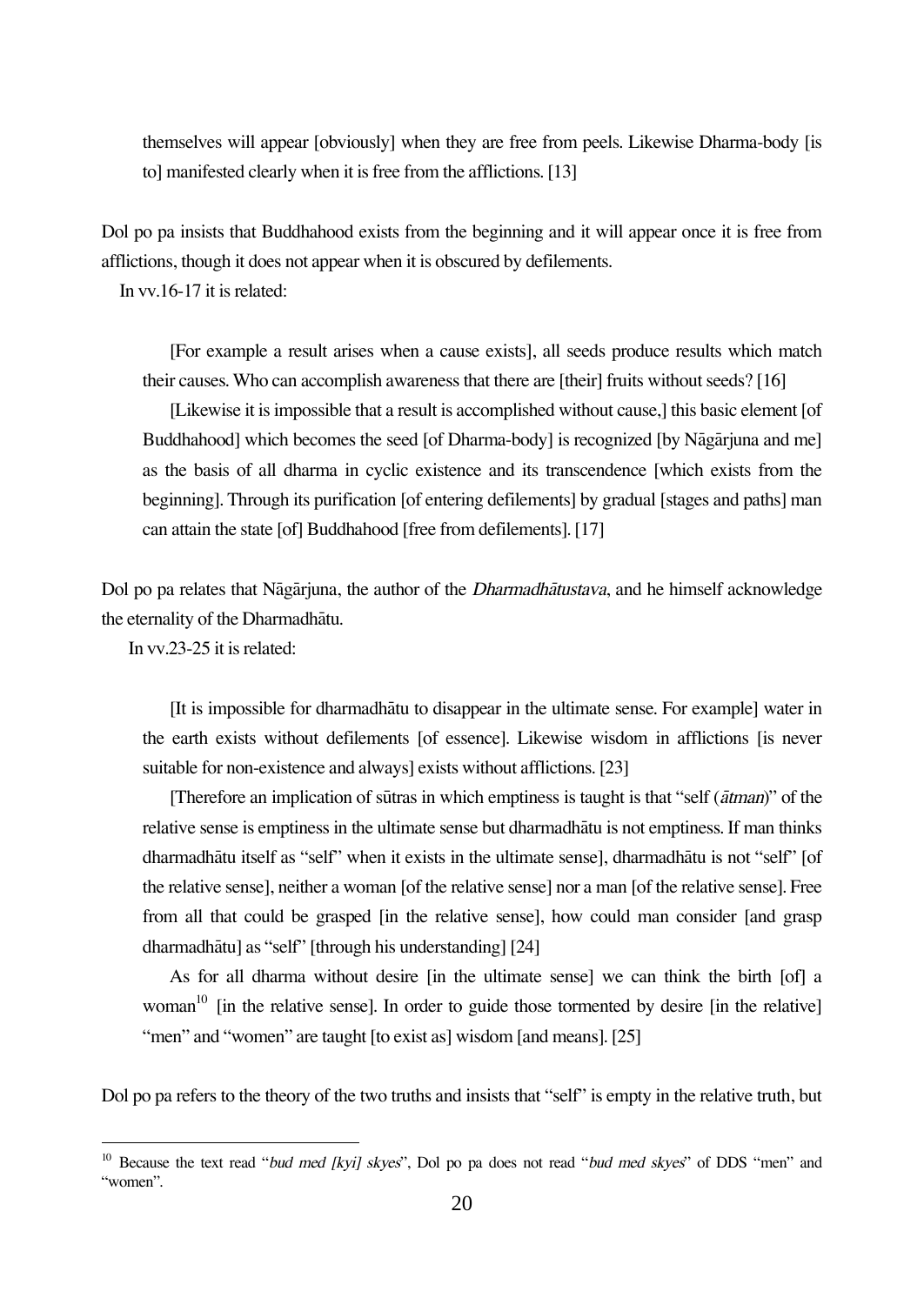dharmadhåtu is not empty in the ultimate truth. This understanding is based on his original doctrine named "other-emptiness".

In vv.38-39 it is related:

[Well, if it is thought that dharmadhåtu is known from something,] in dependence on eye and form [of the essence and dharmadhåtu] appearances of [bright lights] without defilements occur in yoga. [Seeing the mind of the bright light as] unborn and unceasing, and then it is well known from<sup>11</sup> dharmadhātu [or discriminating wisdom]. [38]

Depending on sound and ear [of dharmadhåtu], the three wisdoms [of object, subject and self cognition] purifying [apprehended and apprehender] are dharmadhåtu without signs [in the relative sense] and those who have [wisdom of discriminating] knowledge will hear. [39]

Dol po pa understands that dharmadhåtu as appearances of bright lights occurs in yoga and it has no signs and is grasped through wisdom of discriminating wisdoms.

Further in regard to object of dharmadhåtu it is related in v.44:

Seeing, hearing, smelling, tasting and touching [objects of dharmadhåtu from the inside of the eighteen sense spheres in ultimate truth], yogins realizes [completely non-conceptual wisdom of meditation] and then the characteristics [of truth in dharmadhåtu] are complete. [44]

That is to say, the characteristics of dharmadhåtu can be complete after acquiring non-conceptual wisdom in meditative practice.

In v.48 it is related:

Due to the distinction of knowledge [of wisdom] and ignorance [of consciousness], all [arise and are contained in] this very body [of cyclic existence and its transcendence]. [The transcendence] is bound by our own conceptions, but knowing the nature [of the transcendence through wisdom of self cognition], we are free [from discursive thought]. [48]

Dol po pa understands the distinction of knowledge (shes) and ignorance (mi shes) as wisdom (ye shes) and consciousness (*rnam shes*). Though cyclic existence and its transcendence accompany us from the beginning, the transcendence which is bound to our conceptions is free through wisdom of self cognition (*rang rig ye shes*).

In vv.57-59 Dol po pa refers to the doctrine of three bodies:

<sup>&</sup>lt;sup>11</sup> Though DDS reads "chos kyis dbyings ni", Dol po pa reads "chos kyi dbyings las".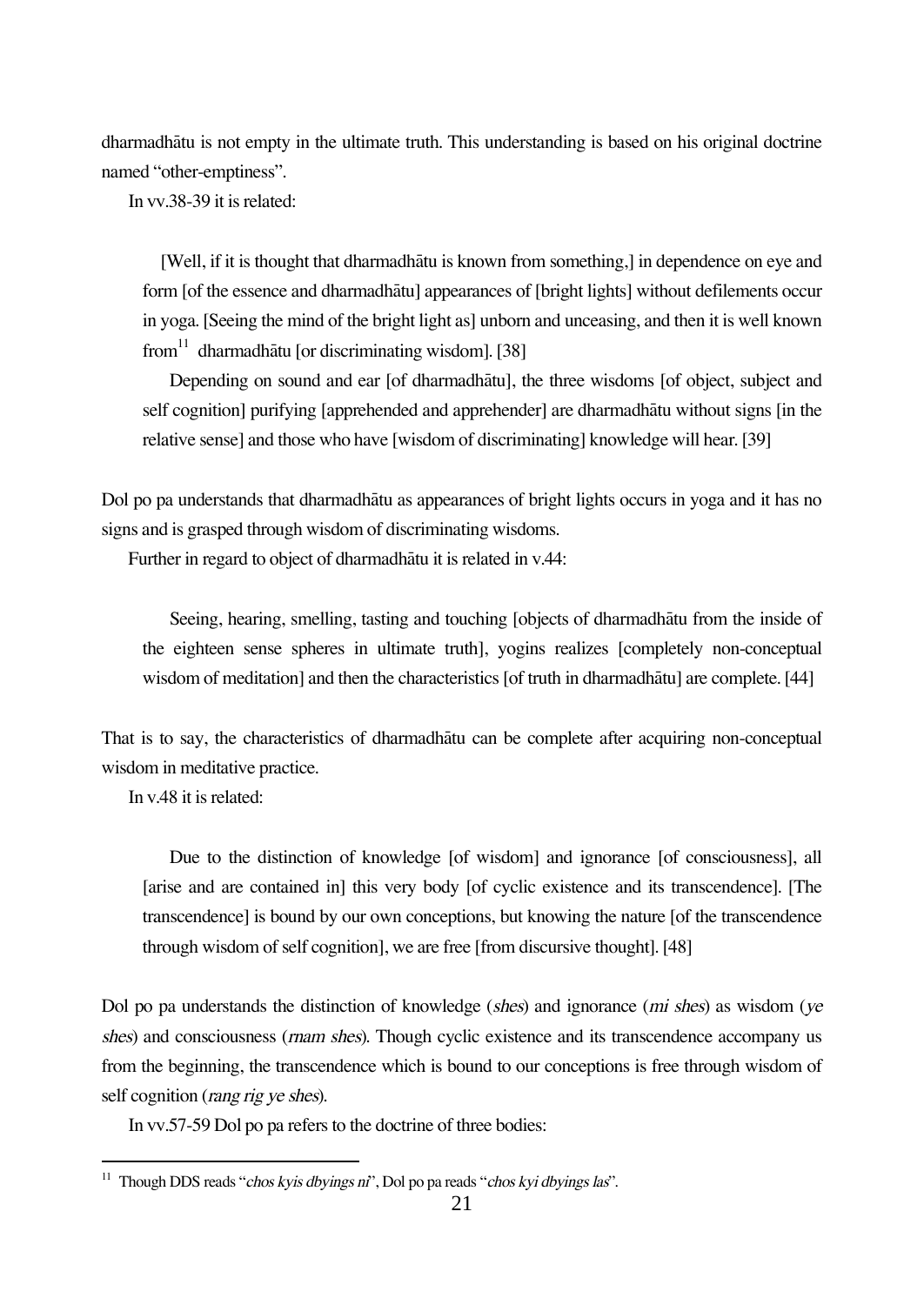[If they call this completely pure dharmadhå itself the [dharma body of] a supreme abode of Maheśvara, [the enjoyment body of] Akanistha himself or [the emanation body of] beauty, I, Någårjuna], say that three knowledges [of three bodies] fuse into one [taste]. [57]

[And the same things are] [the emanation body of] omniscience among the childish, [the enjoyment body of] the diversity among the noble and [the dharma body of] infinite life of Maheśvara. [58ab]

Further he refers to ten perfections (*pāramitā*) in vv.66-68, three vehicles (*yāna*) in v.72 and ten stages (bhümi) in vv.78-87 based on the root verses. And he concludes the text in the theory of dharma body:

In the stainless dharma body, staying in the sea of wisdom [continually impossible to be filled], like various jewels [to which all desire rain down], welfare [of all sentient beings] is [immediately and spontaneously] fulfilled from this [dharma body] and [the activity] to be done [arises as long as you are caught in cyclic existence]. [101]

This construction of explanation seems to be similar to the contents of the *Abhisamayālamkārakārikā* of Maitreya, by whom Dol po pa is influenced very much.

To sum up the above commentary, Dol po pa asserts that dharmadhåtu exists from the beginning forever. Though Någårjuna does not refer to it in the root verse, we can know the strong mind of Dol po pa in it. Reference to the doctrine of the two truths seems to suggest his intention to emphasize that he is a Mådhyamika, but it is based on the theory of other-emptiness. He cites the Dharmadhåtustava also in his *bDen gnyis gsal ba'i nyi ma*<sup>12</sup> in order to express this theory. He classifies an appearance of dharmadhåtu on the basis of the doctrine of basis, path and fruit. It is the basis construction of his Ri chos nges don rgya mtsho and it means that he understands the construction of the Dharmadhåtustava in the same way, or he would depend on it to establish his theory of these three steps to enlightenment.

Though Dol po pa does not cite the *Dharmadhatustava* as much as the five works of Maitreya in his works, the *Dharmadhātustava* seems to be one of the important texts in the establishment of his own philosophical ideas<sup>13</sup>. He calls himself a Mādhyamika, but his ideas are a hybrid of the Madhyamakavāda and the Vijñaptimātravāda. The *Dharmadhātustava* attributed to Nāgārjuna is also a hybrid of the Madhyamaka and the Tathågatagarbha idea. Therefore its authorship by Någårjuna is doubted, but this is very convenient for Dol po pa who advocates the idea of the great Madhyamaka

 $12$  A Japanese translation is in Mochizuki 2006 and the critical edition of the Tibetan text is in Mochizuki 2007b. On the citations from the Dharmadhåtustava in it and his Ri chos nges don rgya mtsho see also Mochizuki 2008.

<sup>&</sup>lt;sup>13</sup> See Hakamaya 1989 and Mochizuki 2008.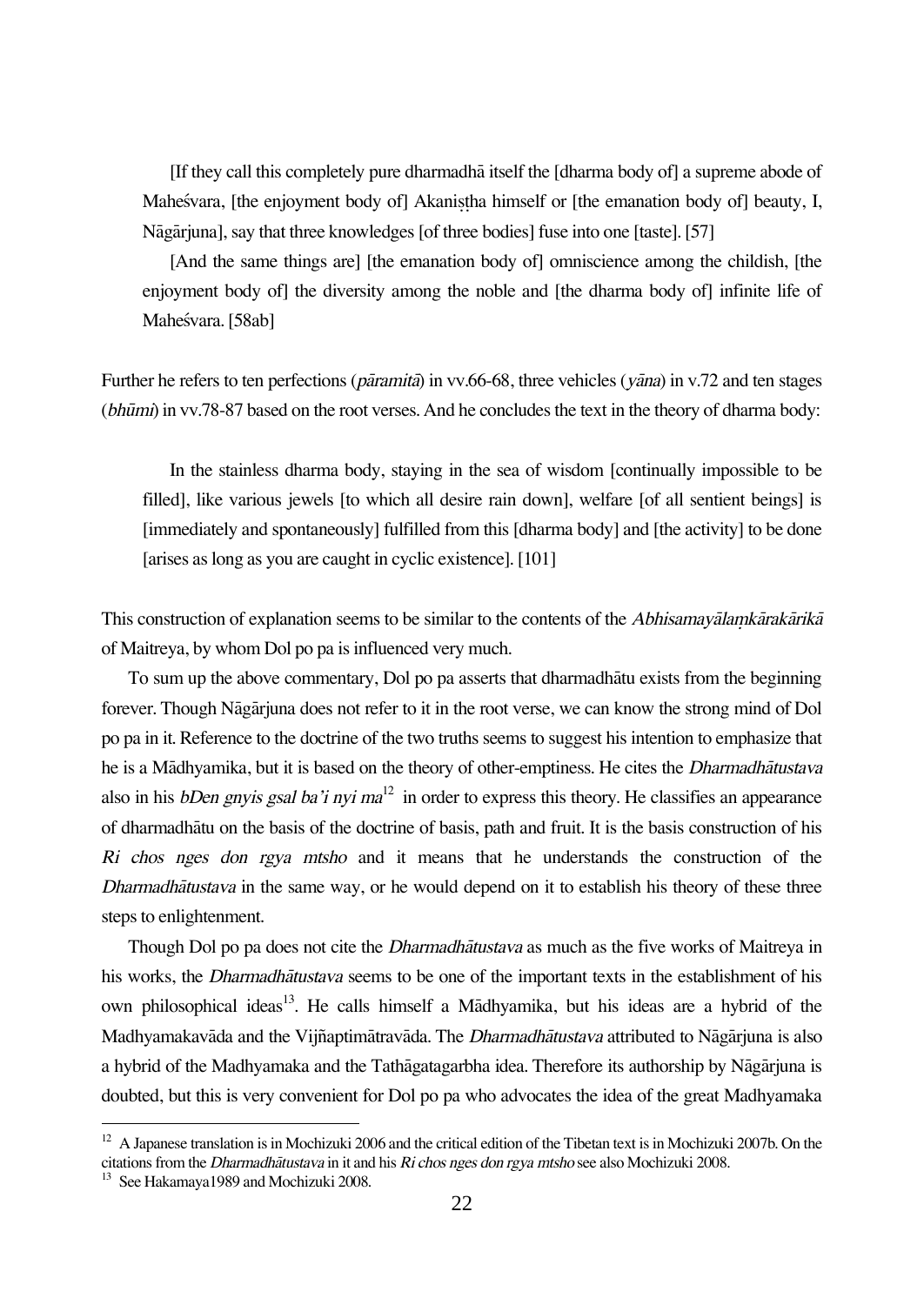(dbu ma chen po) harmonizing the Madhyamaka idea with the Yogacåra idea or the Tathāgathagarbha idea<sup>14</sup>. Dol po pa is obviously aware of its utility value<sup>15</sup> and he probably wrote this commentary accordingly.

#### **Bibliography**

Broido, Michael

1989 "The Jo nang pas on the Madhyamaka: A Sketch", The Tibetan Journal 14-1, pp. 86-90. Karl Brunnhölzl

2007 In Praise of Dharmadhå. Snow Lion: Ithaca.

DDS Dharmadhåtustava. See Tsuda 2006.

Hakamaya, Noriaki (袴谷憲昭)

1989 "チョナン派と如来蔵思想" (\*Jo nang pa and the tathågatagarbha Theory), 岩波講座東 洋思想第11巻 チベット仏教 (Iwanami koza Toyo Shiso vol.11, Tibetan Buddhism), Iwanami Shoten: Tokyo, pp. 191-211.

Hayashima, Osamu (早島理)

1987 "『讃法界頌』考" (On the Dharmadhåtustava), 長崎大学教育学部社会科学論叢 (Bulletin of Faculty of Education, Nagasaki University: Social Science) 36, pp. 41-90.

Hopkins, Jeffrey

2006 Mountain Doctrine. Snow Lion Publications: Ithaca.

Kapstein, Matthew

1992 The 'Dam-thang Edition of the Collected Works of kun-mkhyen Dol-po-pa Shes-rab rgyal-mtshan: Introduction and Catalogue. Shedrup Books: Delhi.

### Mochizuki, Kaie (望月海慧)

- 2006 "Dol po pa の二諦説理解について(On the bDen gnyis gsal ba'i nyi ma)", 仏教学 (Bukkyo-gaku) 48, pp.21-51.
- 2006b "中観と唯識を融合する「大中観」とは何か—仏教思想史における相克と融和の 一断面—" (What is "the great Madhyamaka" harmonizing the Mådhyamika idea with the Yogacåra Idea – Dilemma between Conflict and Harmony in the History of Indian Buddhism), 大崎学報 (Osaki Gakuho) 162, pp. 83-94.
- 2006c "ディーパンカラシュリージュニャーナの『法界見歌』について" (On the Dharmadhātudharśanagīti attributed to Dīpamkaraśrījñāna), The Proceedings of Korean Conference of Buddhist Studies 3-1, pp. 789-799.

2007b " Dol po pa の二諦説理解について(II)" (On the bDen gnyis gsal ba'i nyi ma (II)), 身

<sup>&</sup>lt;sup>14</sup> See also Mochizuki 2006b.

<sup>&</sup>lt;sup>15</sup> Dipamkaraśrijñāna also use the *Dharmadhātustava* to refer the theory of dharmadhātu. See Mochizuki 2006c.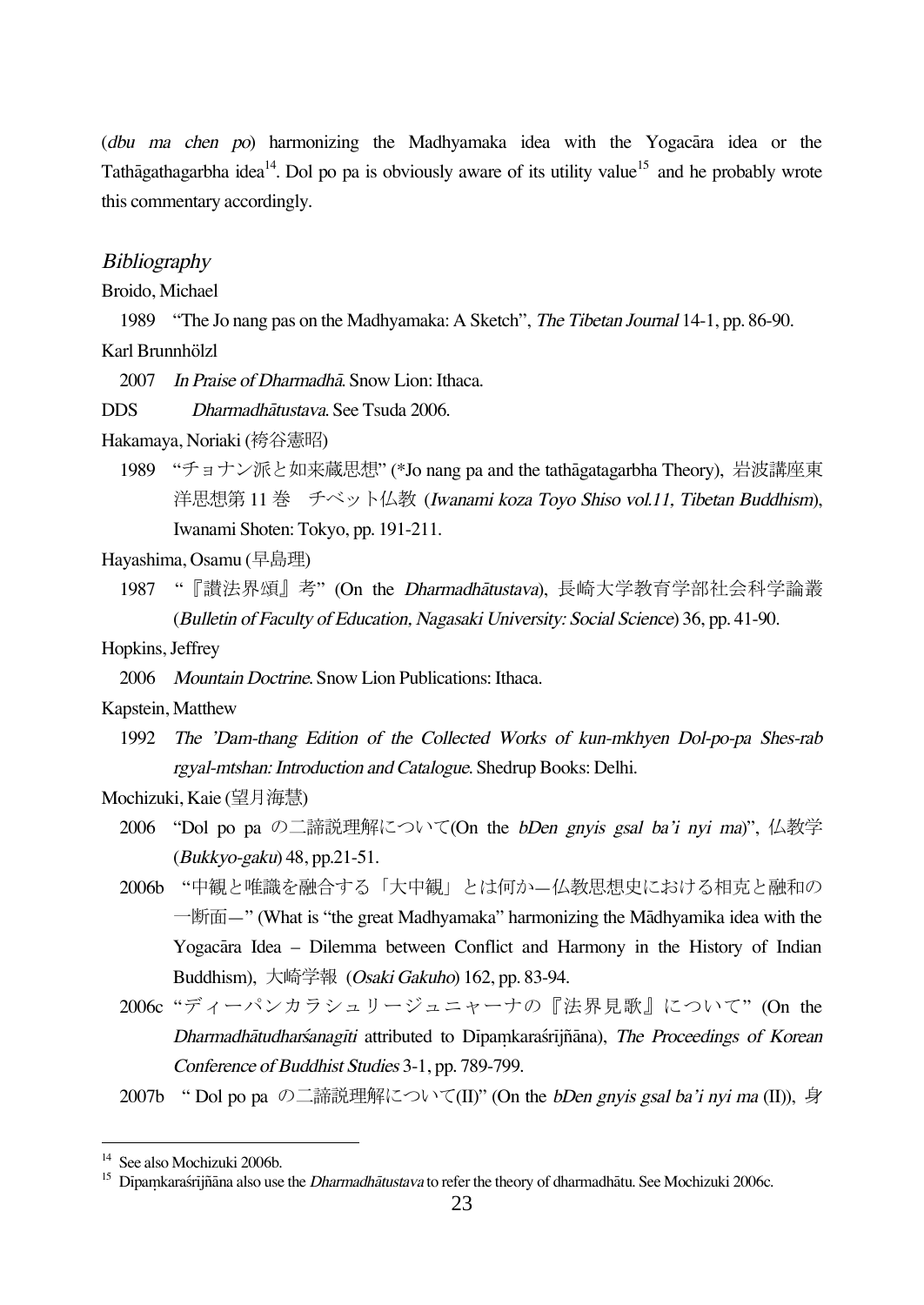延山大学仏教学部紀要 (Bulletin of Faculty of Buddhism, Minobusan University) 8, pp. 23-64.

- 2008 "Dol po pa は Dharmadhåtustava をどのように読んだのか" (On the Commentary to the Dharmadhåtustava by Dol po pa), 印度学仏教学研究 (Journal of Indian and Buddhist Studies) 56-2, pp. (85)-(91).
- P The Collected Works (gSum 'bum) of Kun-mkhyen Dol-po-pa Shes-rab-rgyal-mtshan (1292-1361), Reproduced from eye copies of prints from the rGyal-rtse rDzong blocks preserved at the Kyichu Monastery in the Paro Valley. Bhutan, 1984 (W23727, 2527)

Stearns, Cyrus

1999 The Buddha from Dolpo. State University of New Yorks: Albany.

Taniguchi, Fujio (谷口富士夫)

1993 西蔵仏教宗義研究第六巻—トゥカン『一切宗義』チョナン派の章—(<sup>A</sup> Study of the Grub mtha' of Tibetan Buddhism volume 6: On the Chapter on the Jo nang pa of Thu'u bkvan's Grub mtha'), 東京: 東洋文庫.

Tsuda, Akimasa (津田明雅)

- 2006 Catuhstava とナーガールジュナ―諸著作の真偽性 (\*The Catuhstava and Nāgārjuna: Authenticity of his works), Doctoral thesis: Kyoto University.
- Yamaguchi, Zuiho (山口瑞鳳)
	- 1989 "チベット仏教思想史" The History of Ideas in Tibetan Buddhism, 岩波講座東洋思想 第11巻 チベット仏教 (Iwanami koza Toyo Shiso vol.11, Tibetan Buddhism), Iwanami Shoten: Tokyo, pp. 21-115.
- Z gSum 'bum / Shes rab rgyal mtshan, 'dzam thang dgon pa, 1992 (W21208).

(On the abbreviation in the footnotes of the following Tibetan Text, C, D, P and N mean the edition of the Dharmadhåtustava in the tanjur and they are Cone, Derge, Peking and Narthang.)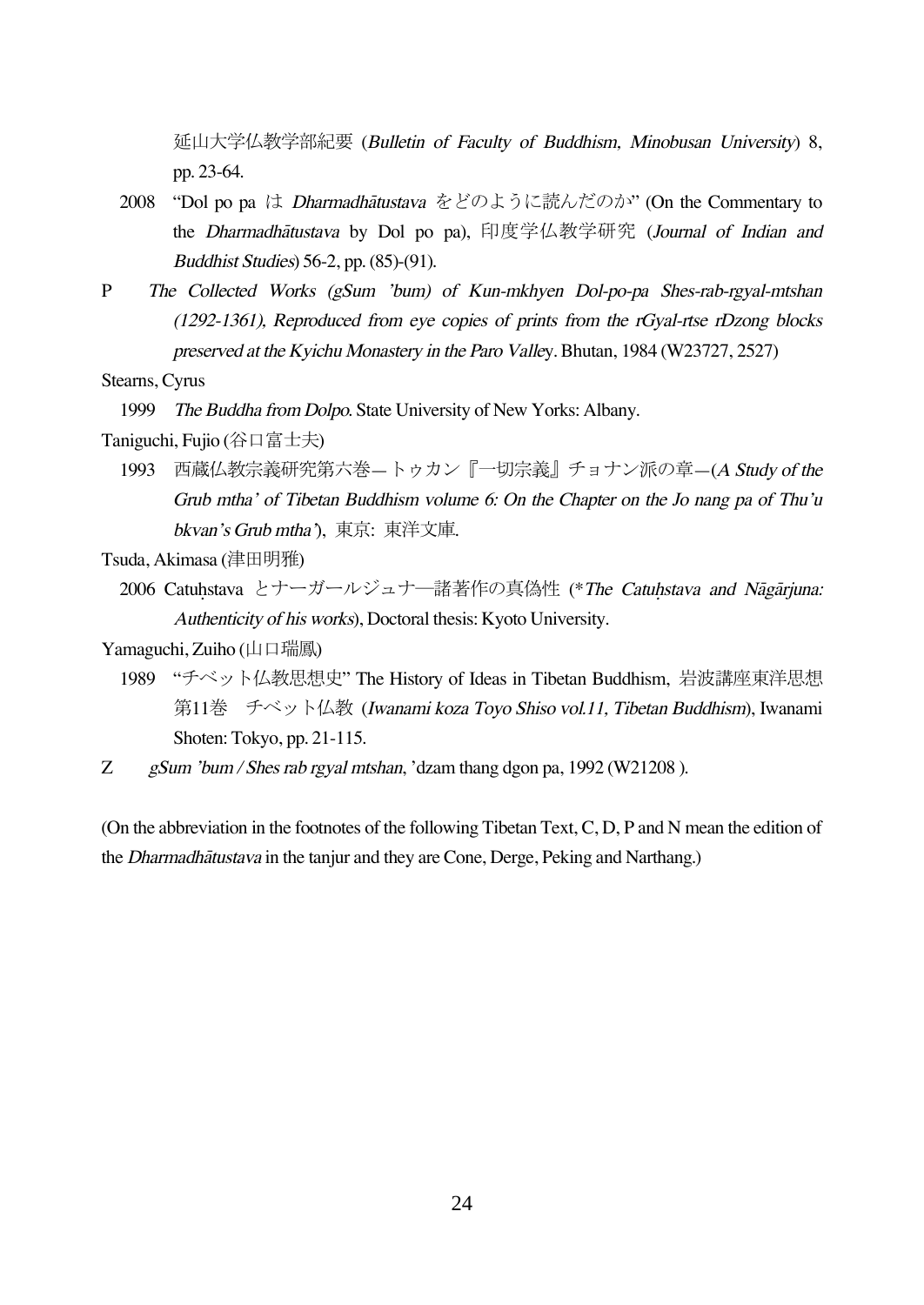# The Tibetan Text of the Dharmadhåtustava with Footnotes by Dol po pa

 $\#$  //  $\bar{a}$  ryah n $\bar{a}$  ga rdzu na t $\bar{a}$  kr la ti dha rma tuh u nna ya bi ha ra ti sna // # // 'phags pa klu sgrub kyis mdzad pa'i chos dbyings bstod pa bzhugs so //

(1b)  $\#$  // rgya gar [gyi] skad du / dharmah dhā tu sto tra / [zhes pa 'di] bod [kyi] skad du [bsgyur na] / chos kyi dbyings su bstod pa [zhes pa'o] //

[dpal gyi 'byung gnas] 'jam dpal gzhon nur gyur pa la [lo pañ la sogs pa rnams kyis] phyag 'tshal lo //

gang zhig [nor gcig ye shes kyis] kun tu ma shes na // [snod kyi 'jig rten] srid pa gsum du rnam [par] 'khor ba // [bcud kyi 'jig rten] sems can [de snod bcud] kun la [khyab byed du] nges [par] gnas pa'i // chos kyi dbyings la phyag 'tshal lo // 1

[chos dbyings] gang zhig [glo $^1$  bur gyi dri ma mtha' dag dang bcas pas] 'khor ba'i rgyur gyur pa // de nyid [lam gyis dri ma] sbyangs pa $^2$  las // [chos dbyings dri ma] dag pa de nyid mya ngan [las] 'das[pa ste] // chos kyi sku yang de nyid do // 2

[dri ma mtha' dag dang 'dres (2a) pas chos dbyings mi mthong ba dper na] ji ltar 'o ma dang 'dres pas // mar gyi snying po mi snang ba / [dpe] de bzhin [du] nyon mongs[kun] dang 'dres pas // chos kyi dbyings kyang mi mthong ngo // 3

[dri ma sbyangs pa las mthong dpe] ji ltar '0 ma rnam $^3$  [par] sbyangs pas // mar gyi snying po [sgrib pa'i] dri [ma] med [pa mthong bar] 'gyur // [dpe] de bzhin [du lam gyis /] nyon mongs rnam $^4$  [par] sbyangs [shing zad par byas] pas // chos dbyings shin tu dri med [mngon sum du mthong par] 'gyur // 4

<sup>1</sup> Text reads gro.

<sup>2</sup> DDS sbyang ba.

<sup>3</sup> DDS PNCS rnams.

<sup>4</sup> DDS PNCS rnams.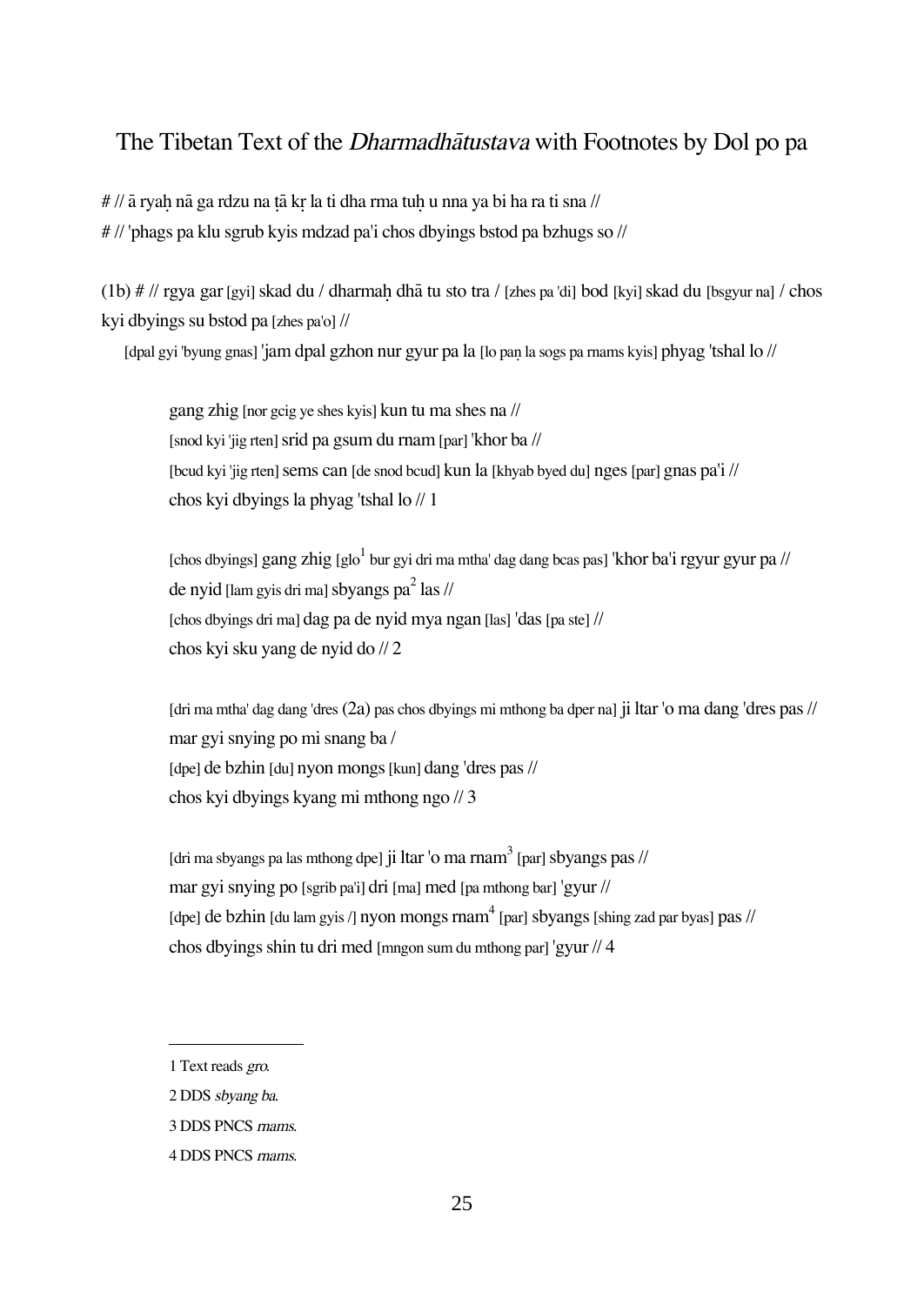[gzhi sems can gyi dus su dpe] ji ltar mar me bum nang gnas // cung zhig snang bar mi 'gyur ba // [dpe] de bzhin [du] nyon mongs[kyi] bum [pa'i] nang [na] gnas // chos kyi dbyings kyang mi mthong ngo // 5

[lam gyi dus su sa lam bgrod pa'i] phyogs ni gang dang gang dag nas // [nyon mongs] bum pa (2b) [la] bu ga btod $^{\rm l}$  gyur pa // [sa lam] de dang de yi phyogs nyid nas // 'od [gsal] kyi rang bzhin 'byung bar 'gyur [ba'i mthar thug pa] // 6

gang tshe ting [nge] 'dzin rdo rje yis // [sgrib pa'i] bum pa [ma lus pa] de ni bcag [par] gyur pa [na] // ['bras bu thob pa] de [yi] tshe [chos dbyings] de ni nam mkha' yi // mthar thug par du snang [zhing mthong la gsal] bar byed // 7

['o na chos dbyings sems can gyi dus na 'gags pa lam dang 'bras bu'i dus su skyes pa'i 'dus byas min na ma zhen] chos kyi dbyings ni [gsar du] skye [ba'ang] ma yin // [sems can gyi dus su] nam yang [chos dbyings kyi ngo bo] 'gag par 'gyur ba med // [gzhi lam 'bras bu'i] dus rnams kun tu [rang bzhin du gyur pa'i] nyon mongs med // thog ma [gzhi'i dus dang] bar [ma lam gyi dus dang] mtha' [ma 'bras bu'i dus su rang bzhin gyi] dri ma [ve nas] bral  $\frac{1}{8}$ 

[gal te chos dbyings dus nam yang skye 'gag med par 'od gsal bar yod na sems can dang byang sems dang sangs rgyas thams cad kyis khyad par med par 'od gsal du mi mthong ba ci zhe na] ji ltar rin chen bai ∂ürya //

dus rnam $^2$  kun tu 'od gsal [bar yod na] yang //  $\,$ [sgrib byed kyi] rdo yi nang na gnas gyur na // de yi 'od ni [sus kyang] gsal ma yin // 9

<sup>1</sup> DDS PNCS gtod.

<sup>2</sup> DDS rnams.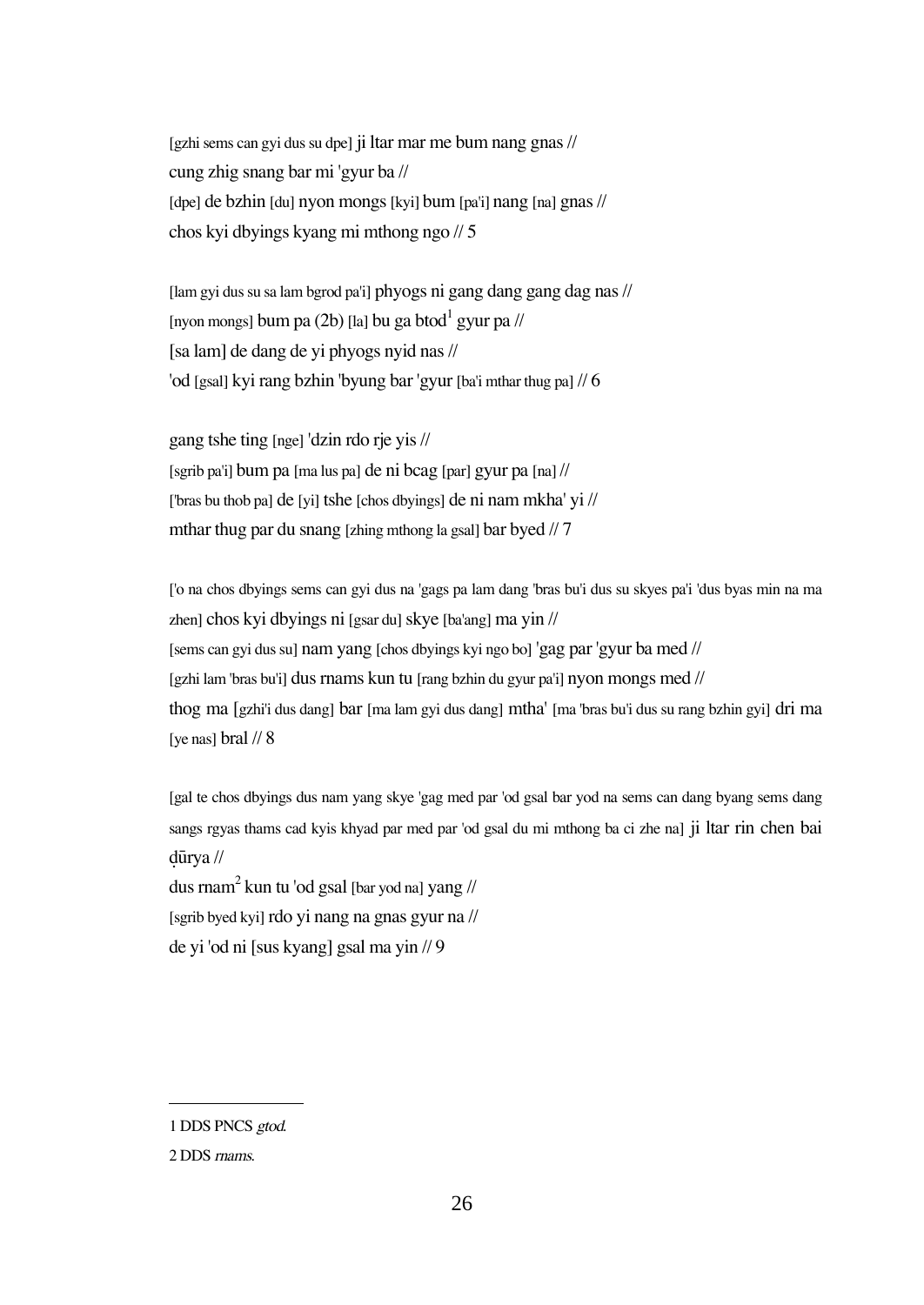[dpe] de bzhin [du] nyon mongs kyis bsgribs pa'i // chos dbyings [rang bzhin gyi] shin tu dri [ma] med [pa 'od gsal] pa'ang // [nyon mongs kyi] 'khor bar [mya ngan gyi nang na de'i] 'od ni [sus yang] gsal ma yin // mya ngan [las] 'das na [mngon sum du] 'od gsal [bar] 'gyur [ro] // 10

[dang po nas sangs rgyas yod na 'bad pa don can de dpe gser (3a) gyi] khams yod na ni [brag la sogs pa la bsko ba sogs kyi] las byas pas // [gser gyi] sa le sbram dag [mngon sum du] mthong [zhing thob] par $^1$  'gyur // [dang po nas] khams med na ni las byas na<sup>2</sup> // ['ang / 'bras bu med par du ba ba'i] nyon mongs 'ba' zhig skye bar $^3$  zad // 11

[gdod nas yod kyang bsgribs pa'i tshe sangs rgyas kyi bya ba mi byed pa dpe] ji ltar sbun pas g-yogs gyur pas //

so ba 'bras bur [longs spyod du] mi 'dod [pa] ltar //

de bzhin [dus yens sems can la rang chos su yod pa'i sangs rgyas kyang] nyon mongs kyis g-yogs pas //

[dri bcas] de ni [sems can gyi dus na] sangs rgyas zhes mi brtag // 12

[dri ma las grol na sangs rgyas su snang ba dpe] ji ltar sbun pa las grol na // 'bras[bu] nyid [mngon sum du]snang bar 'gyur ba ltar // de bzhin nyon mongs las grol na // [ye nas bzhugs pa'i] chos kyi sku nyid rab tu gsal [ba yin] // 13

chu shing [gi sdong po la]snying po med do zhes // 'jig rten na ni [snying po med pa'i] dper byed kyang // ['bras bu med pa ma yin te chu shing] de yi 'bras bu snying po nyid // mngar po [yod pa] za bar byed pa ltar // 14

<sup>1</sup> DDS bar.

<sup>2</sup> DDS PNCS na'ang.

<sup>3</sup> DDS D bskyed par, DDS PNCS skyed par.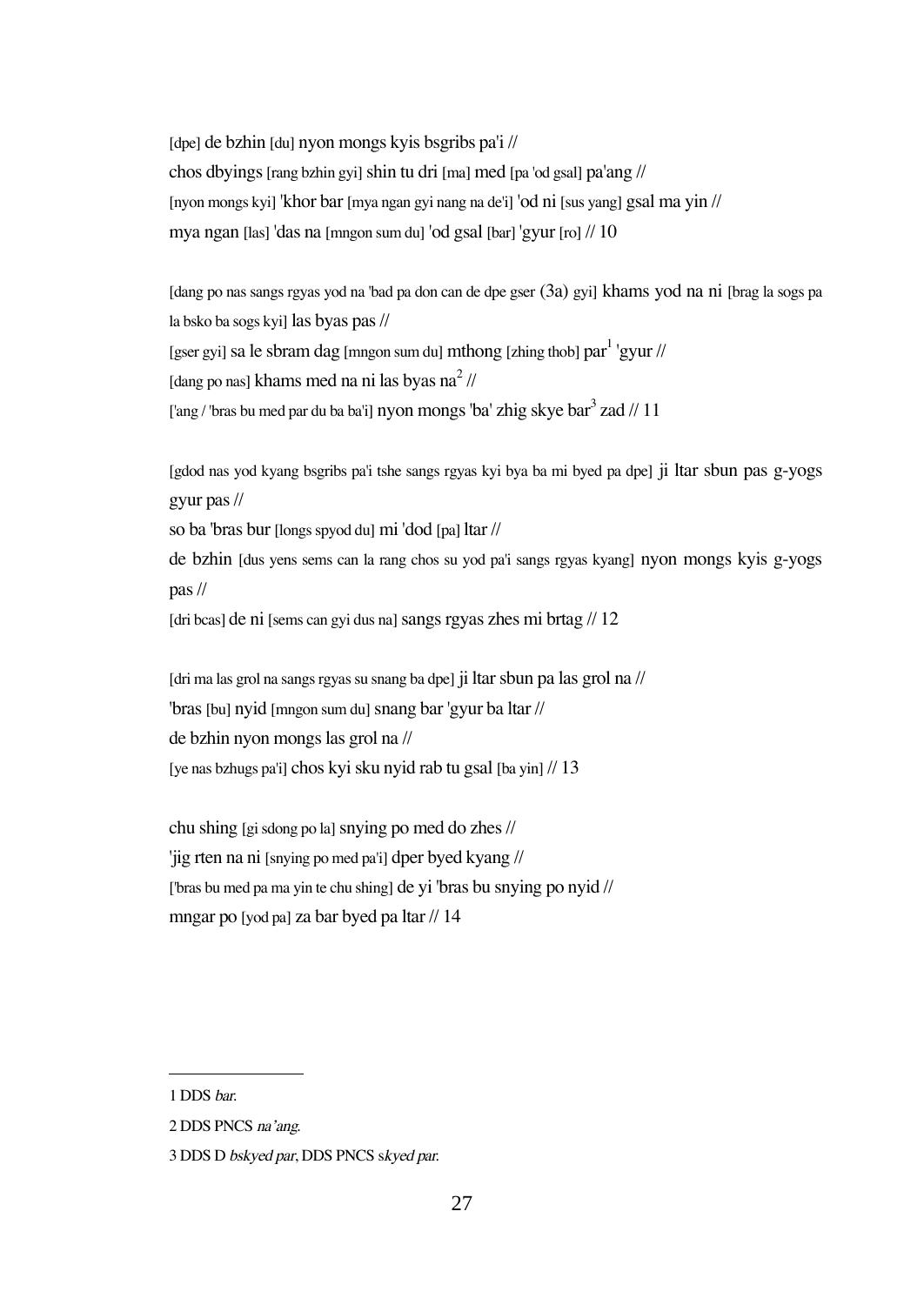[rang gi ngo bo yin pa'i] snying po med [par grags] pa'i 'khor ba [sangs rgyas kyi snying po can] las / nyon mongs gzeb dang bral gyur na // [skyes bu] de yi [bral ba'i] 'bras bu snying po [sangs rgyas] nyid [thob nas] // lus can kun gyi [skye rga na 'chi sel ba'i] bdud rtsir 'gyur // 15

[rgyu yod na 'bras bu 'byung ba] de bzhin sa bon thams cad las // [rang rang gi] rgyu dang 'dra ba'i 'bras bu 'byung // sa bon med par [de'i] 'bras yod par // shes (3b) [pa dang] ldan [pa] gang gis bsgrub par nus // 16

[rgyu med kyi 'bras bu sgrub par mi nus pa de bzhin du chos sku'i] sa bon [du] gyur pa [sangs rgyas kyi] khams de nyid //

['khor 'das kyi] chos rnams kun gyi rten du [ye dang po nas dus nam yang yod par klu sgrub kho bos] 'dod //

[sa lam la] rim gyis ['jug pa'i dri ma] sbyangs par gyur pa las / [dri ma dang bral ba'i] sangs rgyas [kyi] go 'phang thob par 'gyur // 17

[rang bzhin gyis dag kyang sgrib byed kyis bsgrib pa dper na] dri med nyi ma zla ba yang // ['dod pa'i dpe] sprin dang [gnod sems kyi] khug rna[ le lo'i] du ba $^{\rm l}$  dang // [rgod pa'i] sgra gcan gdong dang [the tshom gyi dpe] rdul la sogs // sgrib pa lnga yis bsgribs par gyur $^2$  // 18

de bzhin [du sems can kun gyi rang bzhin] 'od gsal ba yi sems //

'dod dang gnod sems le lo dang //

rgod pa dang ni the tshom te $^3$  //

sgrib pa lnga yis bsgribs par gyur $^4$  [pa des na stobs sogs kyi yon tan thams cad rang chas su tshad pa'i sangs rgyas sems can kun la ye nas yod kyang sgrib pa sel ba'i lam la 'bad pas dri ma zad kyang 'od gsal mi 'dzad pa dpe] // 19

<sup>1</sup> DDS PNCS du ba khug rna.

<sup>2</sup> DDS PNCS 'gyur.

<sup>3</sup> DDS ste.

<sup>4</sup> DDS PNCS 'gyur.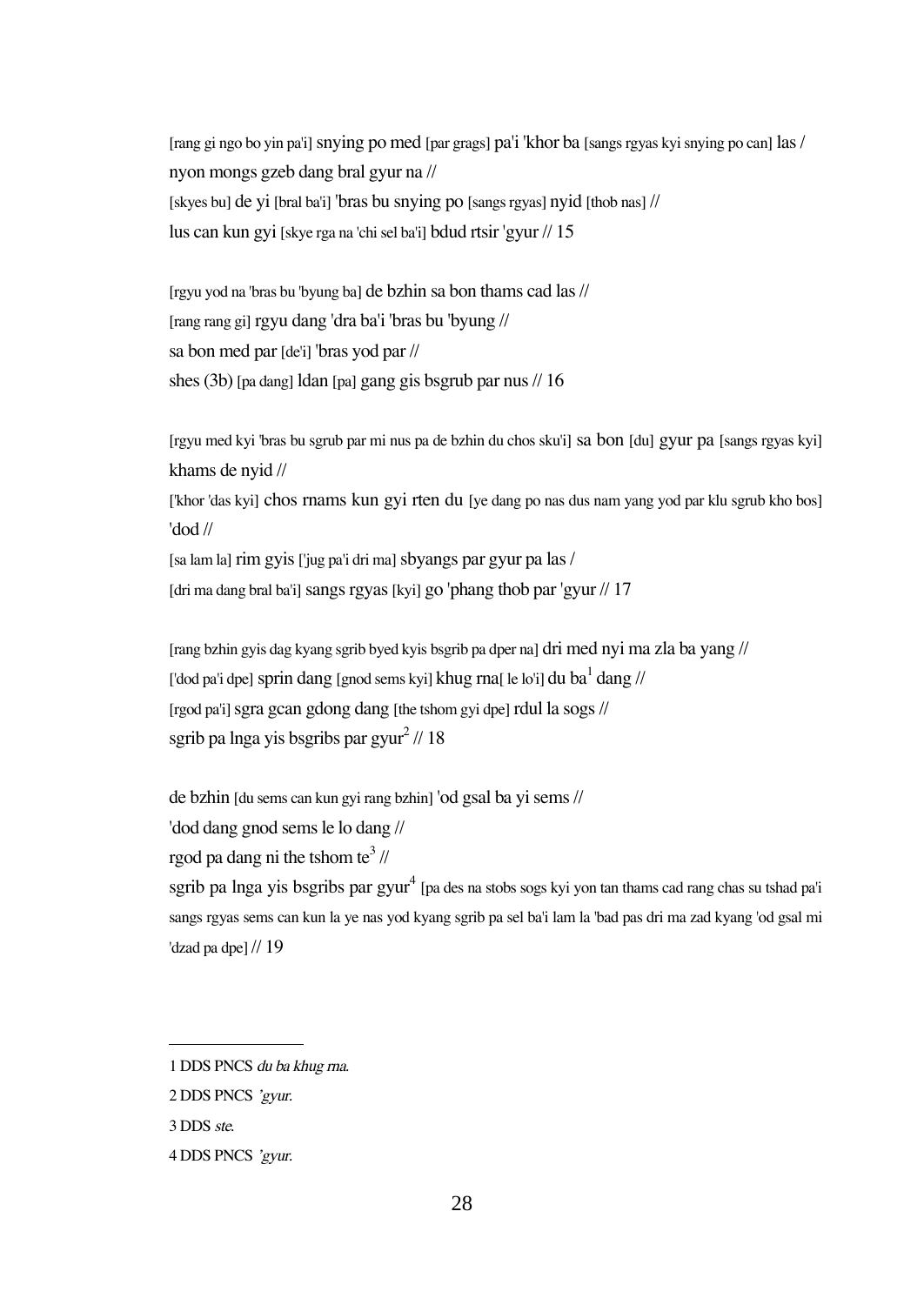ji ltar me yis [dri ma] dag [par byed  $/$ ] pa'i [rdo dreg gi] gos  $//$ sna tshogs [pa'i] dri ma'i<sup>1</sup> dri ma can [du gyur pa dang] // ji ltar me yi nang bcug na // dri ma [rnams] tshigs [par] 'gyur [kyang] gos [tshig pa] min [pa] ltar // 20

de bzhin [du sems can gyi rang bzhin] 'od gsal ba yi sems // 'dod chags la sogs dri ma can [du gyur pa de lam gyi] // ye shes me yis dri ma  $sregs^2$  [kyang 'od gsal sreg pa ma yin pas 'bras bu thob pa'i tshe lcags (4a) zad brdar zad kyi tshul du 'od gsal gyi yon tan med pa ma yin pas lam ] // de nyid [kyis] 'od gsal [bsreg pa] ma yin no // 21

['o na rgyal ba'i gsungs pa'i stong pa nyid ston pa'i mdo rnams kyi thams cad stong pa nyid du bstan pas 'od gsal yang yin lugs la bkag pa min nam] stong pa nyid ni ston [byed yum la sogs] pa'i mdo // rgyal bas ji snyed gsung ba $^3$  ['di gongs pa] gang // [mdo] de dag kun gyis [bdag 'dzin gyi] nyon mongs ldog [par byed kyi] // khams de nyams [shing 'gog] par byed [pa ni] ma yin [no] // 22

[don dam par chos dbyings 'gog mi nus pa dper na] sa yi nang na gnas pa'i chu // [rang bzhin] dri ma med par gnas pa ltar // nyon mongs nang na ye shes kyang // de bzhin dri ma med par [nam yang med du mi rung bar rtag tu] gnas // 23

[des na stong nyid ston pa'i mdo rnams kyi dgongs pa don dam par kun rdzob kyi bdag gis stong gi chos kyi dbyings stong pa ni ma yin no don dam par chos dbyings yod na de nyid bdag min nam snyam na] chos dbyings gang phyir [kun rdzob kyi] bdag ma yin // [kun rdzob kyi] bud med ma yin [kun rdzob kyi] skyes pa'ang min // [kun rdzob kyi] gzung ba kun las rnam grol ba // [chos kyi dbyings la] ji ltar bdag ces [rtog pas] brtag [cing gzung] par bya // 24

<sup>1</sup> DDS mas.

<sup>2</sup> DDS D bsreg, DDS PNCS sreg.

<sup>3</sup> DDS gsungs pa.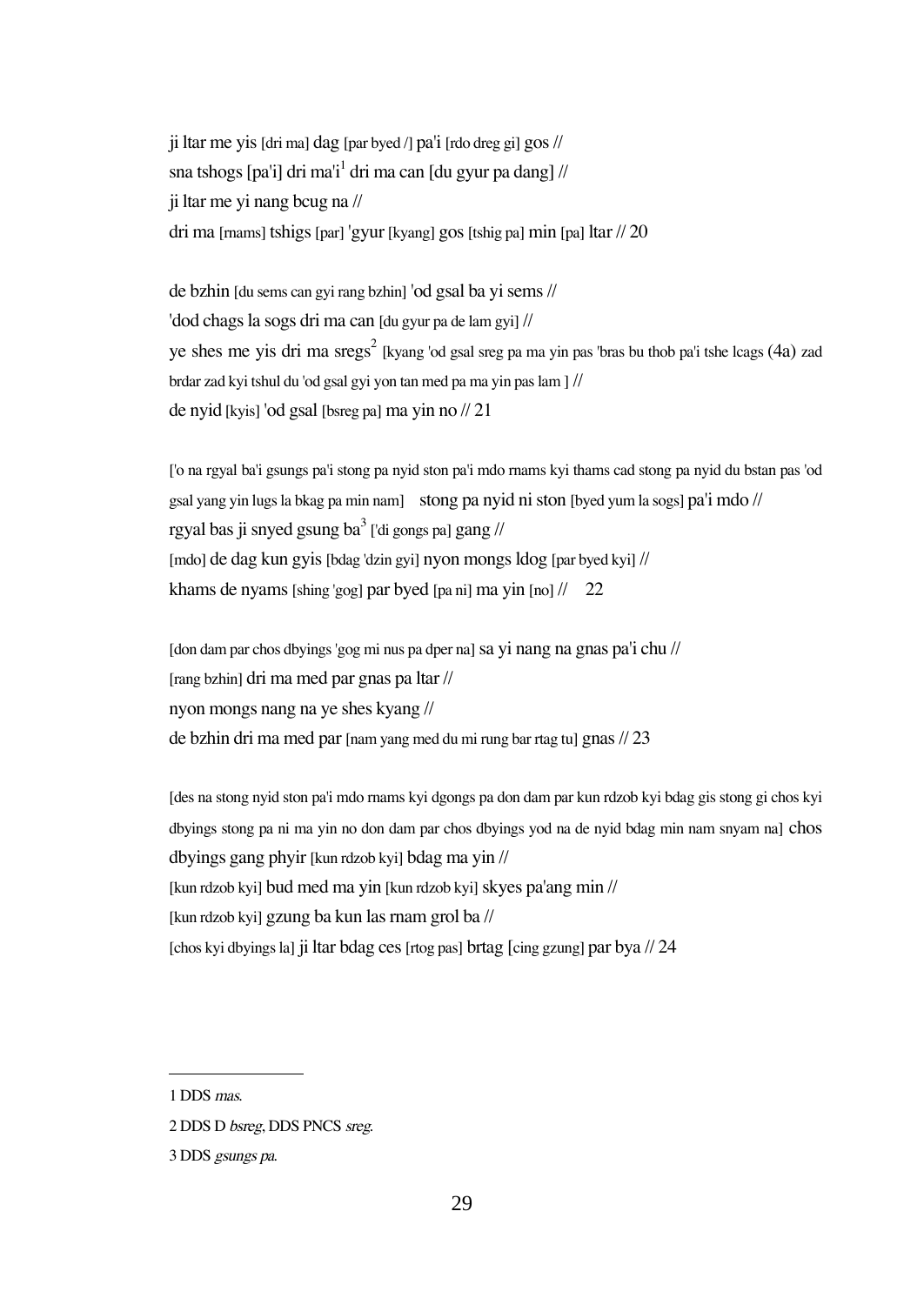chags pa med [pa don dam] pa'i chos kun la // [kun rdzob] bud med [kyi] skyes pa dmigs [pa] ma yin // [kun rdzob] 'dod chags kyis gdungs<sup>1</sup> gdul bya'i phyir // bud med skyes pa shes rab [dang thabs su yod par] bstan / 25

[mdo las] mi rtag sdug bsngal (4b) stong pa zhes // bya ba gsum pos [re zhig rtag pa dang bde ba dang bdag gis mi stong par 'dzin pa'i] sems sbyong byed //

mchog tu sems ni sbyong byed [don dam] pa'i // chos ni [spros pa'i] rang bzhin med pa yin // 26

[yod kyang sgrib pa ma sbyangs na mi mthong ba'i dpe] ji ltar sbrum ma'i lto na bu // yod kyang mthong ba ma yin pa // de bzhin nyon mongs kyis g-yogs pa'i // chos kyi dbyings [rtag tu bzhugs] kyang mthong [ba] ma yin // 27

['o na sgrib byed gyi rtog pa gang dang gang du rgyu gang las]  $b$ dag [tu rtog pa] dang  $b$ dag  $\mathrm{gir}^2$  rnam rtog dang //

ming gi 'du shes [kyi rtog pa] rgyu mtshan gyi $^3$  [rtog pa] //

rnam rtog bzhi po 'byung ba yang //

'byung [pa] dang 'byung las gyur [pa las byung ba'i sgrib] pas so // 28

[sgrib pa dang bral ba'i chos dbyings] sangs rgyas rnams kyi smon lam yang // [bdag dang bdag 'dzin gyi] snang ba med cing [rnam rtog gi] mtshan nyid med // so so rang rig [ye shes] sbyor [ba dang] ldan [pa] nyid [yin pas] // sangs rgyas [chos kyi sku] rtag pa'i chos nyid can [no] // 29

[mi rtag pa kun rdzob kyi chos rnams shes bya la ma grub ste dper na //] ji ltar ri bong mgo yi rwa // [zhes ma grub kyang sgro] btags pa nyid de [don la] med pa ltar // de bzhin [du kun rdzob 'krul ba'i] chos rnams thams cad kyang // [ma rig pas sgro] btags pa nyid de [gshis la] yod ma yin // 30

<sup>1</sup> DDS D ldongs.

<sup>2</sup> DDS gi.

<sup>3</sup> DDS gyis.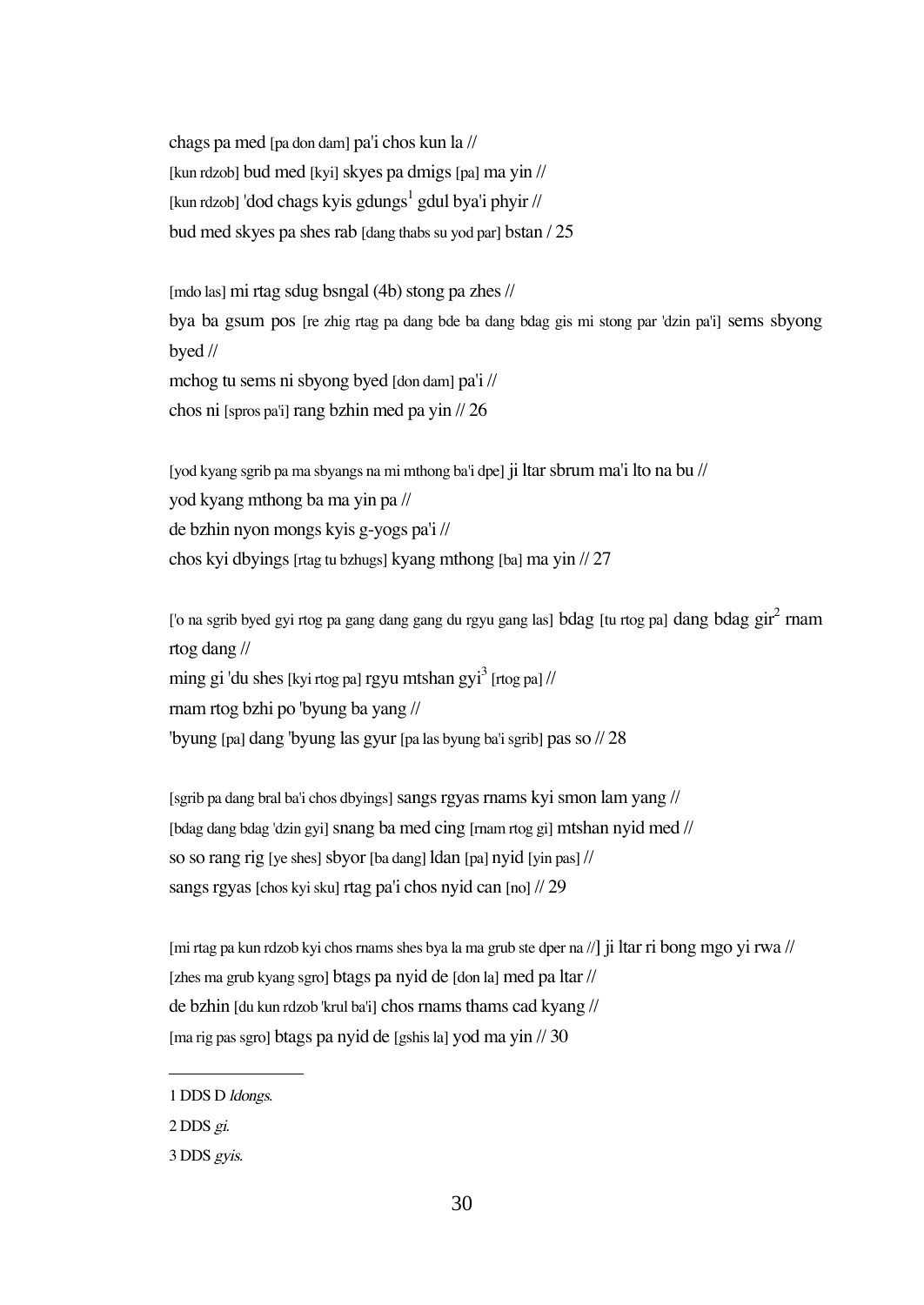[ri bong gi rwar ma zad] phra rab rdul gyi ngo bo [dang rdul yang phyogs cha'i dbye ba] yis // glang gi rwa yang [gshis la] dmigs<sup>1</sup> ma yin [ba sgyu ma lta bu'i chos mams la] // ji ltar sngon [skye ba med pa] bzhin [du] phyis ['gag (5a) pa'i dngos po yang] de bzhin [du med pa] // de la [dngos med kyi rang bzhin] ci zhig brtag par bya [der brtag par bya rgyu med do] // 31

[des na sgyu ma ltar sngon] brten nas 'byung bar gyur pa $^2$  dang // [phyis kyang] brten nas 'gag par 'gyur bas na // [ba lang ri bong gi rwa ltar skye 'gag gi dngos po] gcig kyang yod pa ma yin na $^3$  // ['o na rtag chad la zhen pa'i] byis pas $^4$  [dbu ma] ji ltar rtogs $^5$  par byed [snyam na chad pa] // 32

ri bong [gi rwa rtag pa] ba lang $^6$  [gi] rwa [ltar med pa] yi dpe $^7$  // ji ltar bde gshegs [dbu ma'i] chos rnams nyid // [rtag chad de gnyis sel pa'i] dbu ma nyid du [byis pa so skye'i blo ngor] sgrub par byed // 33

[de ltar nyams su blangs pa'i dpe] ji ltar nyi zla skar ma'i gzugs // dwangs pa'i $^8$  snod kyi chu nang du // gzugs bsnyan mthong bar 'gyur ba ltar // [dbu ma'i] mtshan nyid rdzogs [par mthong] pa'ang de dang 'dra // 34

thog ma bar dang mthar dge ba // bslu ba med cing brtan pa yi // [dbu ma'i chos] gang zhig de ltar [rtag ched kyi] bdag med pa [la] // ji ltar bdag dang bdag gir brtag [ste brtag cing bdag tu 'dzin pa 'khrul pa'i phyir don med do] // 35

- 3 DDS PC yin no, DDS NS yino.
- 4 DDS D pa.
- 5 DDS D rtog.
- 6 DDS D glang.
- 7 DDS dpes.
- 8 DDS dang ba'i.

<sup>1</sup> DDS PNCS yod.

<sup>2</sup> DDS PNCS 'gyur ba.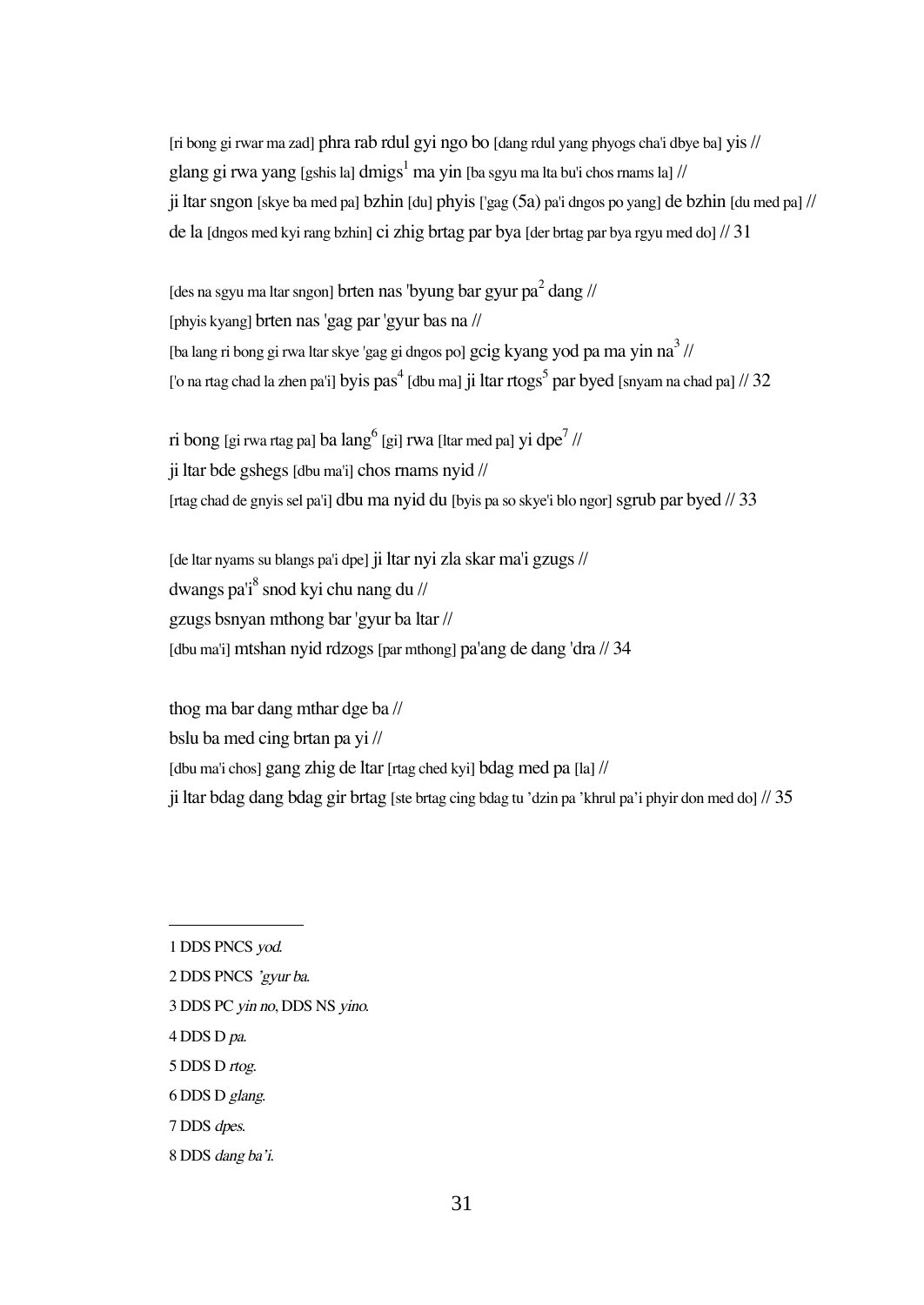[chug cig nyid rgyu rkyen gzhan dang 'brel bas gnas skabs mi gcig ste] ji ltar sos ka'i dus su chu // dro bo zhes ni brjod par byed // [chu gcig po] de nyid grang ba'i dus su ni // grang po zhes ni brjod pa yin // 36

[de ltar bdag med kyang chos dbyings dri bcas dang dri med la sems can sangs rgyas su bstan pa de bzhin du chos dbyings gcig nyid chos gzhan dang ma bral ba dang bral ba'i dbang gis gnas skabs mi gcig ste chos dbyings de] nyin mongs dra bas g-yogs pa na // (5b) [chos dbying] sems can zhes ni brjod par bya [ste chos dbyings] // de nyid nyon mongs [dang] bral [bar] gyur [pa'i gnas skabs] na // [chos dbyings] sangs rgyas [yin] zhes ni brjod par bya // 37

['o na chos nyid gang las shes snyam na snying po dang chos nyid kyi] mig dang gzugs la brten nas ni //

dri ma med [pa 'od gsal] pa'i snang ba [rnal 'byor la] 'byung // ['od gsal gyi sems] skye med 'gag pa med [pa] nyid [mthong ba] las // chos kyi dbyings nas<sup>1</sup> [sam mi rtog ye shes kyis] rab tu shes // 38

[chos dbyings kyi]sgra dang rna ba la brten nas // [gzung 'dzin] rnam par dag pa'i [yul yul can rang rig dag pa'i] shes pa gsum  $\frac{1}{2}$ [kun rdzob kyi] mtshan nyid med pa'i<sup>2</sup> chos kyi dbyings // [so sor] rtog [pa'i ye shes] dang bcas pas thos par 'gyur // 39

[chos dbyings kyi] sna dang dri la brten nas [mal 'byor bas] snoms $^3$  // de ni gzugs su med pa'i dpe // de bzhin [chos dbyings kyi]sna yi rnam shes kyis // chos kyi dbyings la [sor rtog ye shes kyis] rtogs<sup>4</sup> par byed // 40

2 DDS pa.

<sup>1</sup> DDS ni.

<sup>3</sup> DDS snom.

<sup>4</sup> DDS rtog.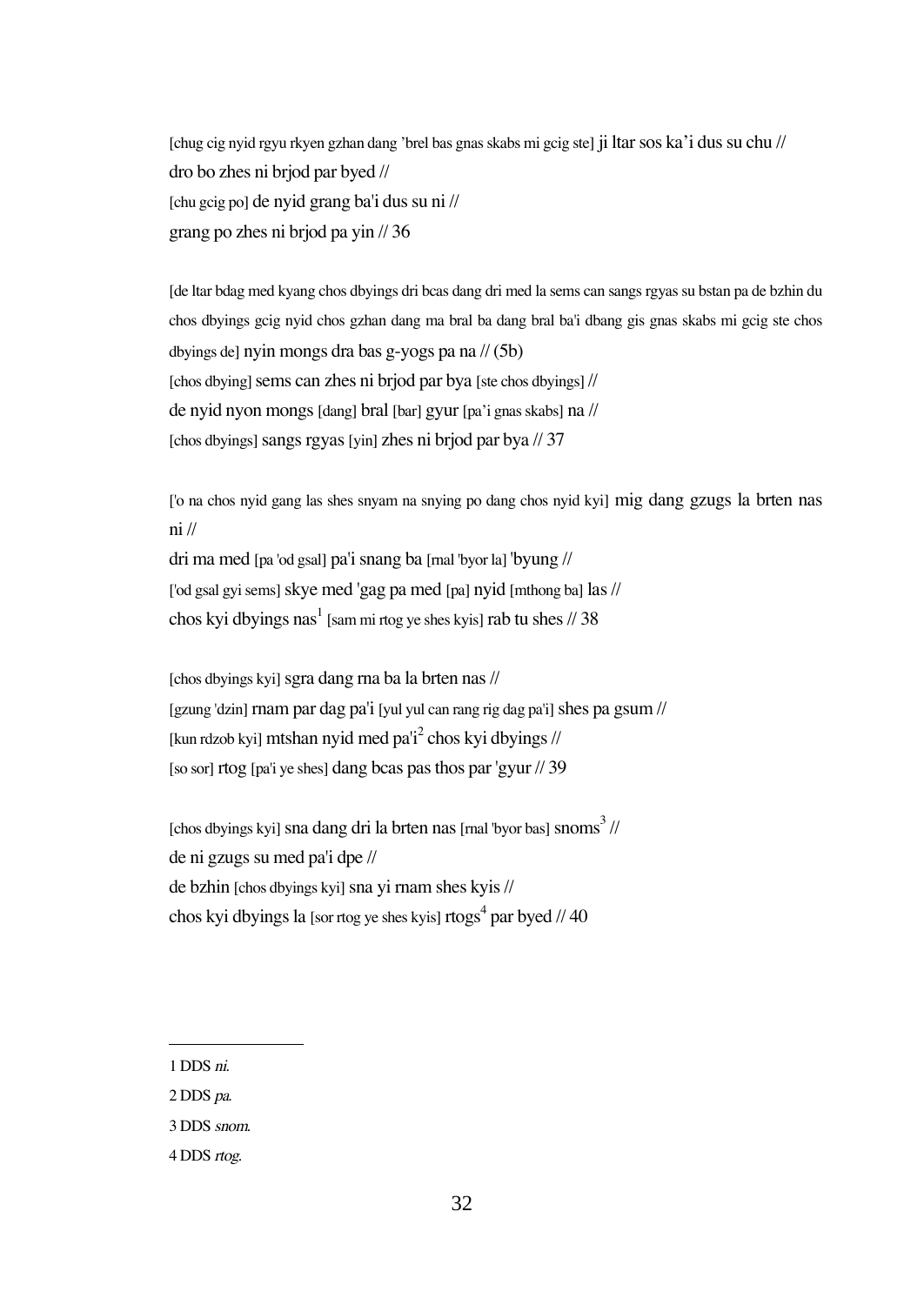[chos kyi dbyings] lce yi rang bzhin [bdag gis] stong pa nyid [chos dbyings kyi] // ro yi khams kyang dben pa ste // chos kyi dbyings kyi ngo bo yi $^1$  // rnam par shes pa [dngos po'i ngo bor] gnas med pa // 41

[kun rdzob chos kyi] dag pa'i lus kyi [chos nyid kyi] ngo bo dang // [chos dbyings kyi] reg bya'i rkyen gyi mtshan nyid dang  $\ell^2$ [kun rdzob kyi] rkyen dag las ni grol gyur pa // [don dam pa'i khams bco brgyad po de] chos kyi dbyings[yin] zhes brjod par bya['o] // 42

[don dam (6a) pa'i] yid [kun tu bzang po] gtsor gyur [pa don dam] pa'i chos rnams la // [mnyam gzhag zab mo'i skabs su mtshan bcas kyi] rtog dang brtag pa rnam spangs nas // [don dam kyi] chos rnams[spros pai'] rang bzhin med pa nyid // chos kyi dbyings su [cir yang 'dzin pa zad pas] bsgom par bya // 43

[don dam pa'i khams bco brgyad po de / de'i ngang nas chos nyid kyi yul] mthong dang thos dang bsnams pa dang //

myong dang reg par gyur pa dang //

chos rnams de ltar rnal 'byor bas $^3$  //

[mnyam gzhag gi mi rtog ye shes rdzogs par] shes nas [chos kyi dbyings de kho na nyid kyi] mtshan nyid rdzogs pa yin // 44

['o na de kho na nyid kyi mtshan nyid gang zhe na don dam gyi] mig dang rna ba sna dag dang // lce dang lus dang de bzhin yid // skye mched drug po [glu bur kyi dri ma] rnam [par] dag pa // 'di nyid de [kho na] nyid [kyi] mtshan nyid do // 45

[des na dag ma dag las] sems nyid ['ba' zhig 'khor 'das kyi] rnam pa gnyis su mthong // [mtho tshul] ji ltar 'jig rten ['khor ba dang] 'jig rten [las] 'das [pa mya ngan 'das su mthong ba de yang] // bdag tu 'dzin las 'khor ba ste // [bdag med par] so sor rig na [myang 'das] de nyid do // 46

<sup>1</sup> DDS D yin, DDS PNCS yis.

<sup>2</sup> DDS PNCS dag /.

<sup>3</sup> DDS pa.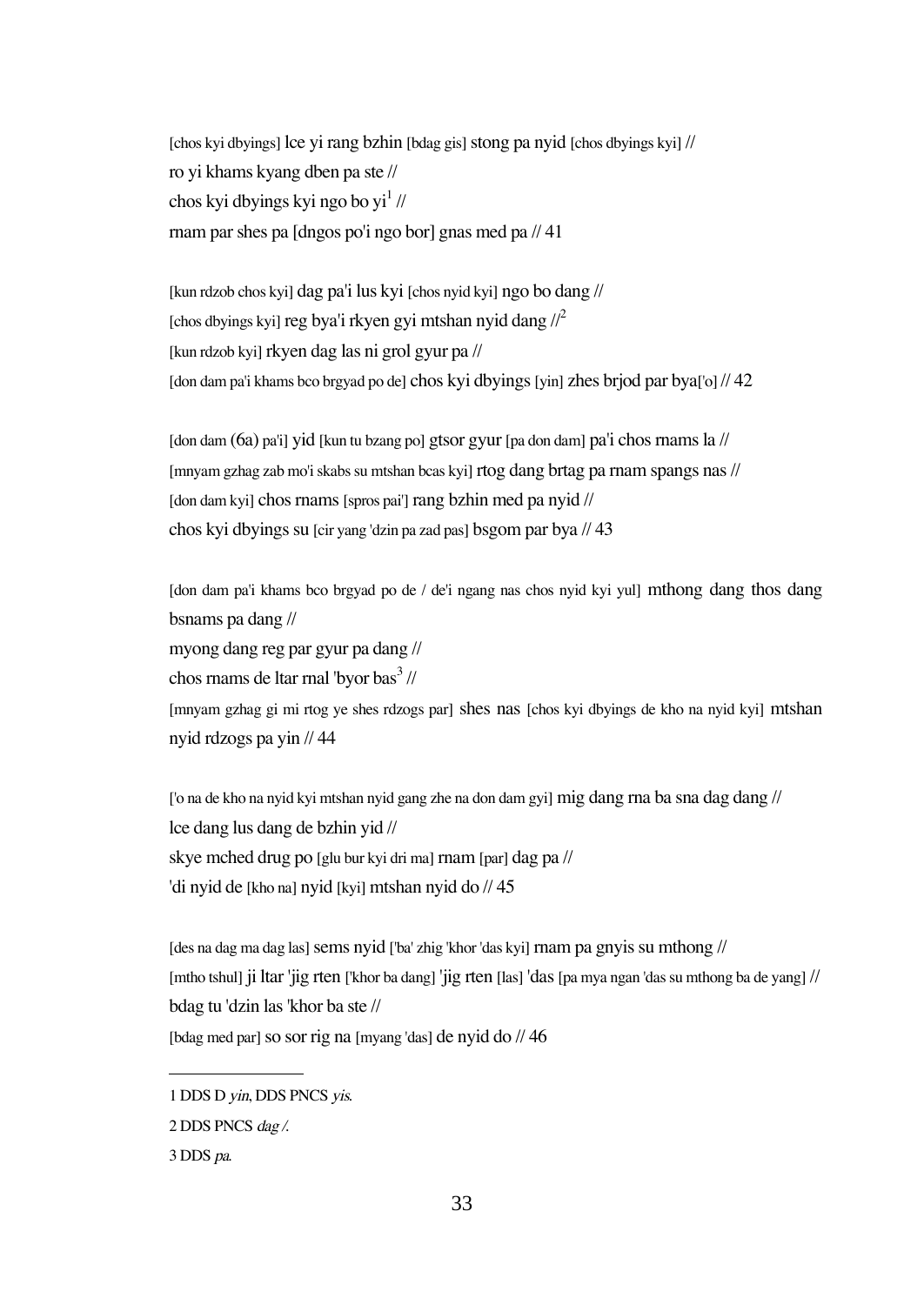[de yang dug gsum ma zad par mi thob pas lam gyis] 'dod chags zad pas mya ngan 'das // zhe sdang gti mug zad pa dang // [dug gsum] de dag [bag chags dang bcas pa] 'gags pa sangs rgyas nyid // lus can kun gyi skyabs [gnas thob pa] nyid do // 47

[ye shes kyi] shes [pa] dang [rnam shes kyi] mi shes pa dag [gi bye brag] las [med pas da ltar gyi]  $\frac{1}{2}$ lus 'di nyid las ['khor 'das] thams cad (6b) ['byung zhing tshang] de // rang gi rnam par rtog pas [myang 'das] bcings // [myang 'das kyi] bdag nyid [rang rig ye shes kyis] shes nas [rnam rtog las] grol bar 'gyur // 48

[de phyir] byang chub [sems can gyi rang rgyud du yod pas thag] ring [ba] min [sangs rgyas rang yin pas] nye ba'ang [brjod pa] min //

[sems can gyi rang rgyud las gzhan du] 'gro [ba] min [sangs rgyas rang nyid yin pa la mdun du] 'ong ba<sup>1</sup> ma yin zhing //

nyon mongs gzeb gyur [da ltar gyi lus] 'di nyid la //

[byang chub yod par sangs rgyas kyi mngon sum du] mthong ba dang [sangs rgyas yin pa] ni mi<sup>2</sup> mthong [ba sems can du 'jog pa'i khyad tsam zhig] yin // 49

[des na] shes rab mar me la gnas nas //

[nyon mongs] mchog tu zhi bar gyur pa yis //

[rang lus la yod pa'i sangs rgyas] bdag la rtag par gnas [par] bya ['o] zhes //

mdo sde'i tshigs las [rgyu mtshan du mas byang chub rang la yod pa de] gsungs pa lags [pas de ltar gnas par byas nas rang la yod pa'i sangs rgyas] // 50

stobs bcu<sup>3</sup> [mnga' ba'i] stobs kyis ['phags par ma gyur pa'i] byis pa rnams [kyang] //

byin [gyis] brlabs [nas sangs rgyas kyi sku] zla ba tshes pa [mthong ba] bzhin [cung zad mthong  $ngo$ ] //

nyon mongs can gyi sems can gyis [ni] //

de bzhin gshegs pa [rang la yod kyang] mi mthong ngo // 51

<sup>1</sup> DDS C pa'ang, DDS PNS ba'ang.

<sup>2</sup> DDS ma.

<sup>3</sup> DDS bcu'i.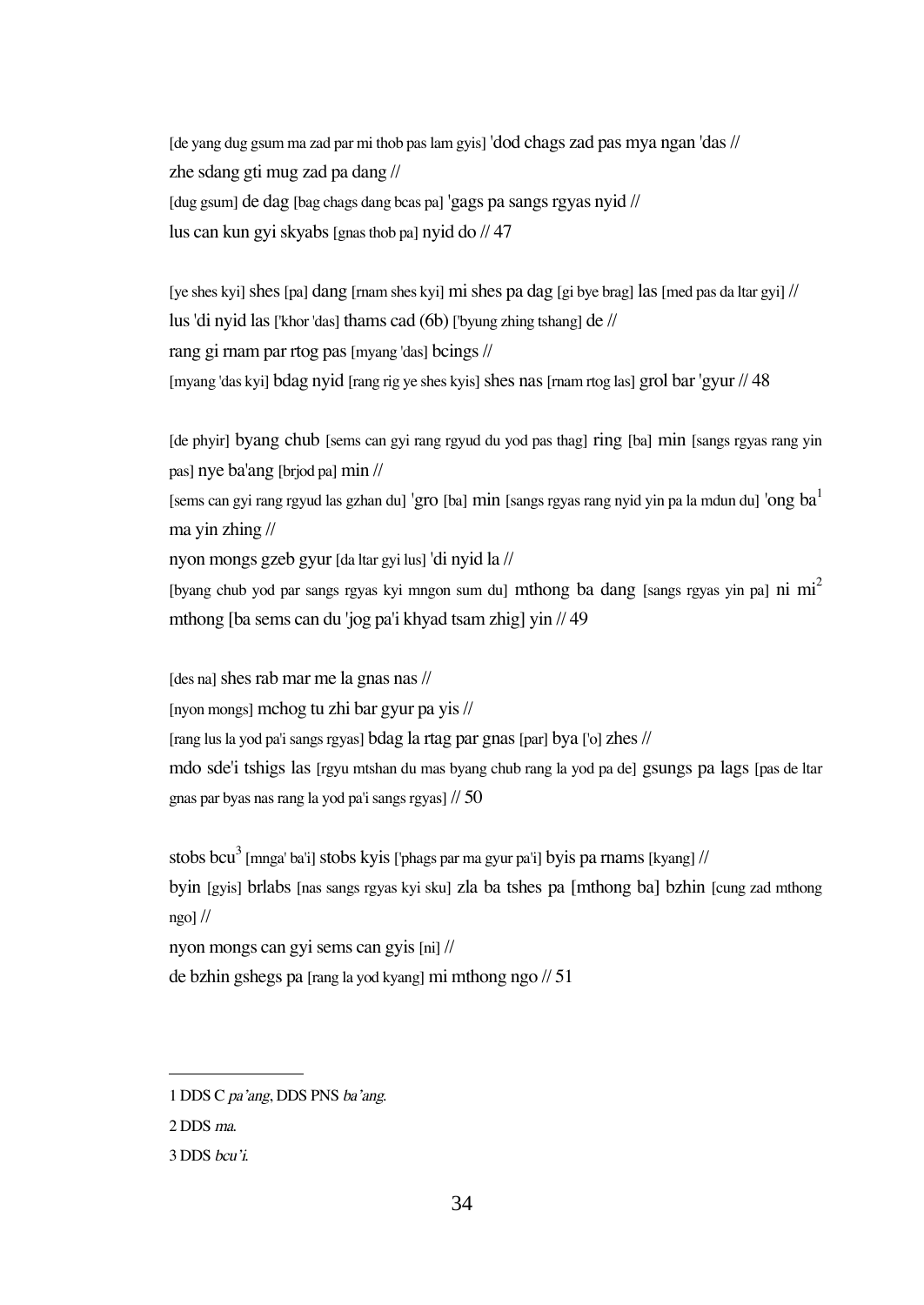[dpe] ji ltar yi dwags rnams kyis ni // rgya mtsho [yod kyang] skams $^{\rm l}$  [nas med]  $\rm{par}$  mthong ba bzh $\rm{in}^{\rm 2}$  // de bzhin [sangs rgyas yod kyang] mi shes pas bsgribs pa'i<sup>3</sup> // sangs rgyas rnams ni med par b ${\rm tags}^4$  [so de (7a) ni rang gi ngo bo ngan zhing] // 52

dman pa bsod nams [kyang] dman pa la //

[rang la yod pa'i] bcom ldan 'das kyi<sup>5</sup> [sku ston pa la sogs pa'i phan pa] ci bgyir mchis [te ma mchis so] $\frac{1}{2}$ 

[bsod nams ma byas pa'i rang la bzhugs pa'i sangs rgyas mi mthong ba dpe] ji ltar dmus long lag pa ru // rin chen mchog ni bzhag pa [rang gis mi mthong ba dang] 'dra ['o] // 53

sems can [ dad pa la sogs pa'i] bsod nams byas [pa] rnams la // 'od kyis gsal zhing dpal ldan pa $^6$  // sum cu rtsa gnyis mtshan 'bar ba // sangs rgyas de yi mdun na [mngon sum du] bzhugs [so] // 54

mgon po [sangs rgyas] de yi gzugs kyi sku [yin yang] // bskal pa mang por [mi 'da' bar] bzhugs nas kyang $^7$  // gdul bya rnams ni 'dul ba'i phyir // [chos kyi] dbyings [kyi sku] nyid [gzugs sku'i rnam pa] tha dad [du] gyur pa [rnams] lags [so] // 55

[don dam byang chub] sems kyi yul ni nges [par] rtogs nas // [rtogs bya'i ye shes] der ni yul gzhan gyi shes pa [dang ro mnyam du] 'jug par 'gyur // [der bzhugs pa'i ye shes] so so rab rig rnam dag na  $\frac{1}{2}$ sa rnams[kyi ye shes] de yi bdag nyid [du] gnas // 56

- 3 DDS pas.
- 4 DDS PNCS brtags.
- 5 DDS kyis.
- 6 DDS pa'i.
- 7 DDS ni.

<sup>1</sup> DDS PNCS bskams.

<sup>2</sup> DDS ltar.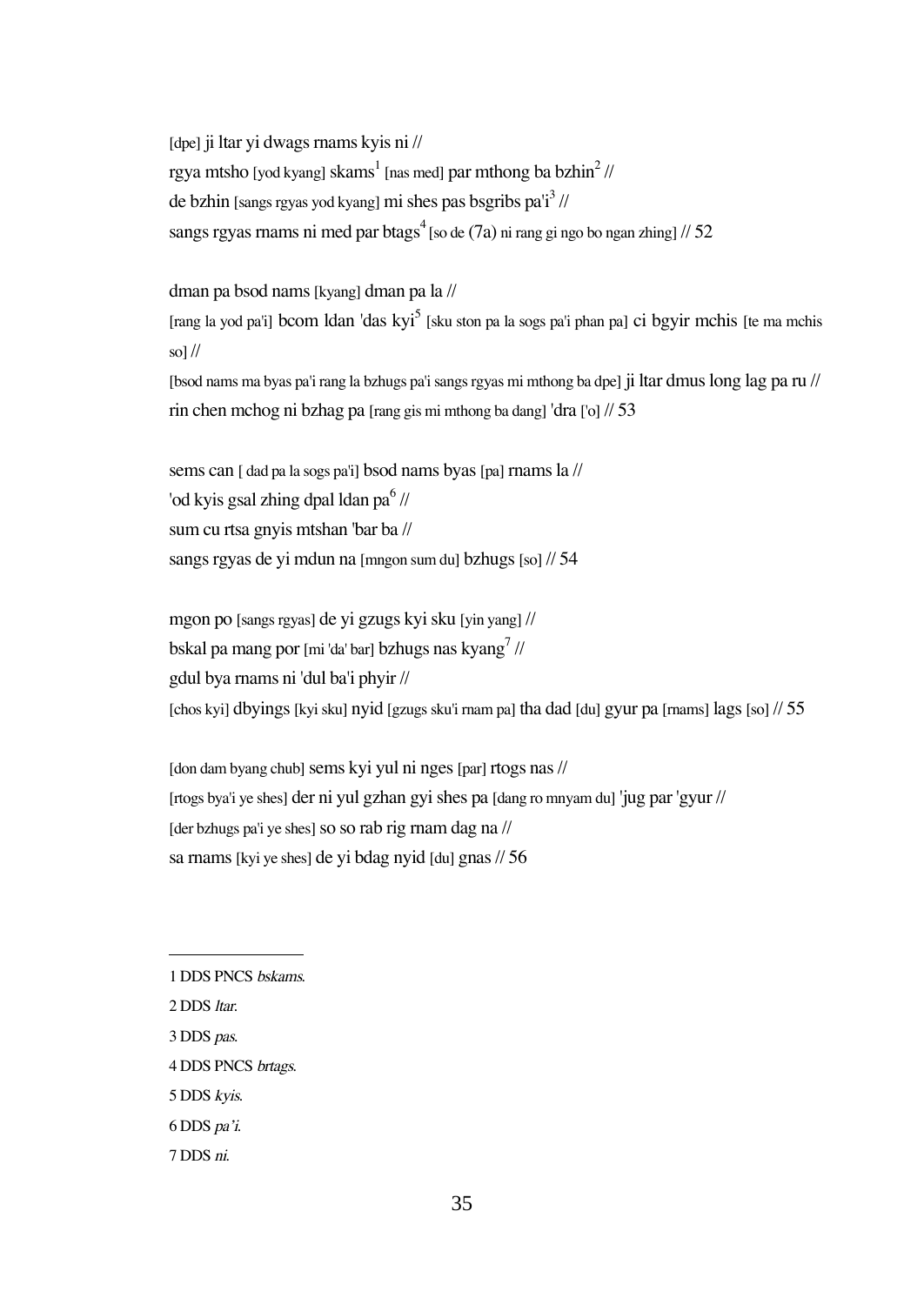[rnam par dag pa'i chos dbyings de nyid] dbang phyug chen po'i gnas [chos sku] mchog dang // 'og min nyid de ['i longs sku dang] rnam ['gyur sprul sku'o] mdzes pa // [de dag gang la smra na sku gsum gyi] shes pa gsum po [ro] gcig nyid du // 'dres par gyur la [klu sgrub] bdag smra'o // 57

[yang de nyid] byis pa'i nang na kun mkhyen [sprul sku] dang // (7b) 'phags pa'i nang na [longs sku] sna tshogs nyid [dang] // dbang phyug chen po [chos kyi sku] tshe dpag med [do] // bskal pa $^1$  [mang por gzugs sku bzhugs pa'i sku] tshe yi rgyu gang yin [snyam na] // 58

phyi rol sems can khams $^2$  kyi yang // dpag tu med pa'i bskal par ni // tshe yang [sangs rgyas] gang gis bsrungs gyur cing // srog chags kun gyi srog gnas [par byas] pa'i // 59

[des na sangs rgyas rang gi tshe zhing] rgyu gang [dpag tu med pa'i bskal par] mi zad pa [dang yang sangs rgyas] de nyid //

[rgyu] gang gis['khor bar 'jug pa'i] 'bras bu ['phrin las] mi zad [pa] gang [zhig 'jig rten ] // snang pa med pa'i [chos sku] bye brag gis [gzugs kyi sku dag] // [gdul bya'i] shes rab bskyed $^3$  [pa'i] don $^4$  [du] rab tu 'jug [na] // 60

byang chub ['khor ba las thag] ring bar mi bsam zhing //

[sangs rgyas rang nyid yin pa la thag] nye bar yang ni bsam mi bya //

[des na sangs rgyas ni sngar 'khor ba dor nas thag ring la sogs shig tu sod med slar yang sems can gyi don la ldog nas byon pa yin min gyi 'jig rten las cung zad ma g-yos kyang gzung 'dzin 'khrul ba'i] yul drug snang ba med par ni //

yang dag ji bzhin ['khor ba'i chos nyid] rig gyur pa $^5$  ['o] //  $61$ 

3 DDS om.

5 DDS pa'o.

<sup>1</sup> DDS D pa'i.

<sup>2</sup> DDS PNCS mkhas.

<sup>4</sup> DDS don du.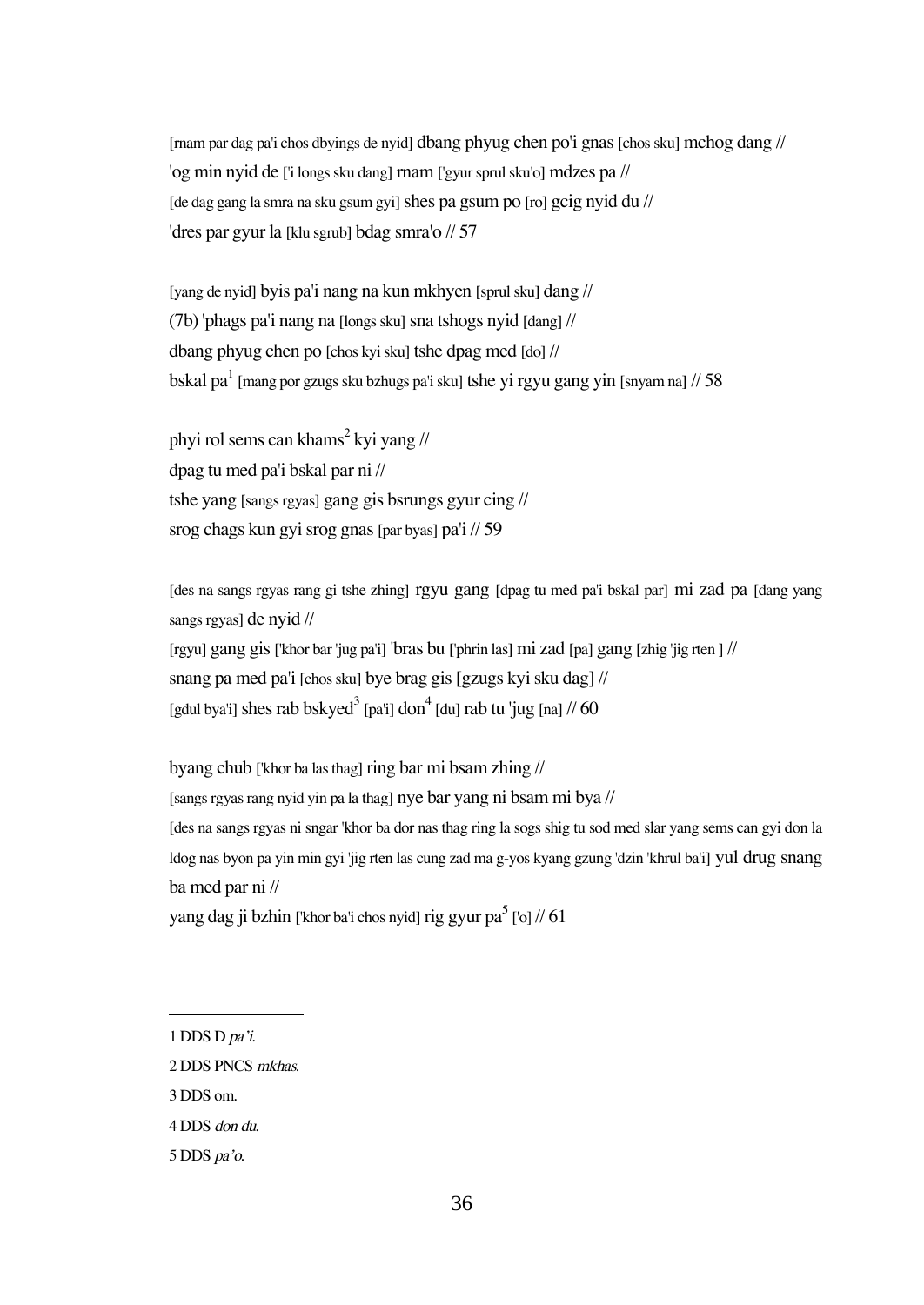[dper na] ji ltar 'o ma dang 'dres [pa'i] chu // snod gcig na $^1$  [lhan gcig tu] ni gnas pa las // ngang bas 'o ma 'thung byed cing // chu ni ma yin [lhan gcig tu 'dres nas] de bzhin gnas [kyang 'byed thub pa] // 62

#### de bzhin nyon mongs kyis g-yogs nas //

ye shes [dang bcas pa'i da ltar gyi] lus 'dir (8a) [ye shes dang mi shes pa gnyis thog ma med pa nas lhan] gcig gnas kyang // [dang ba dang 'dra ba'i] rnal 'byor pa yis ['o ma dang 'dra ba'i] ye shes len // [chu dang 'dra ba'i] mi shes pa ni 'dor bar byed [kyi 'khor ba las logs su 'o ma sgor nas phyi nas med do 'o na 'khor 'das su gang gis 'gyur snyam na] // 63

bdag dang bdag gi zhes 'dzin pas //

ji srid phyi $^2$  [rol gyi dngos po'i] rnam [par dben par] sgro $^3$  btags $^4$  pa // [de srid du 'khor ba dang] bdag med rnam pa gnyis [ye shes kyis] mthong na<sup>5</sup> // srid pa'i sa bon 'gag [cing mya ngan las 'das] par 'gyur [ro] // 64

gang phyir sangs rgyas [ni] mnya ngan [las] 'das[pa] // gtsang ba rtag pa dge ba'i gzhi [yin pa de bdag 'dzin gyis] // dag<sup>6</sup> [pa de'i] phyir [bdag] gnyis ni byis pas btags // dre yi [dngos po] gnyis [dngos po] med [pa'i myang 'das] rnal 'byor [pa] gnas [so]  $\frac{1}{65}$ 

- 3 DDS om.
- 4 DDS D brtags.

<sup>1</sup> DDS PNCS pas.

<sup>2</sup> DDS phyi rol.

<sup>5</sup> DDS PNCS nas.

<sup>6</sup> DDS D gang.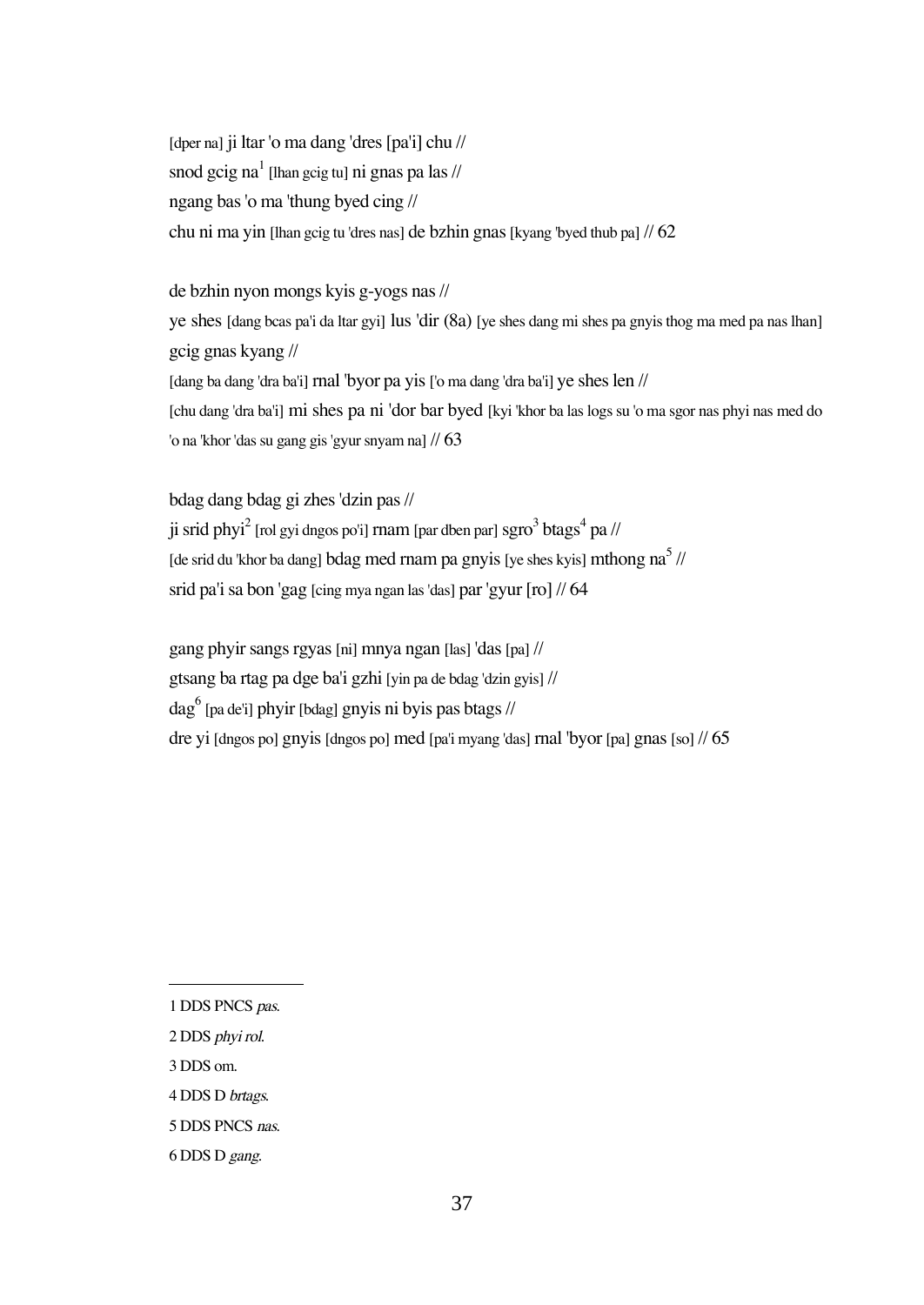[gang phyir chos dbyings glo bur gyi dri ma dang bral ba nyid myang 'das yin pas rang bzhin gyi rigs chos kyi dbyings de phar phyin bcu'i dge ba'i rkyen kyi sa bcu rim pas je 'phel je rgyas su song ba rgyas pa'i rigs te / de'i phyir zla ba chos pa'i cha 'phel zhing rgyas pa bzhin du sgrib pa'i cha shas ci tsam bri ba bzhin chos dbyings rim gyis rgyas pa'i rigs su byed pa'i rgyu mtshan ni] d $\rm{ka}^\prime$  spya $\rm{d}^1$  [lus kyi sbyin pa la sogs] sna tshogs sbyin pa dang //

[byang chub sems dpa'i mi dge ba sdom pa'i] tshul khrims [dang] sems can don [byed pa'i tshul khrims dang dge ba'i chos] sdud [pa'i tshul khrims] dang //

(8b) sems can phan byed bzod pa ste //

[phar phyin] gsum po 'di yis<sup>2</sup> [chos kyi dbyings rang bzhin rigs kyi /] khams ['phel zhing] rgyas [pa'i rigs su] 'gyur // 66

chos rnams kun la brtson 'grus dang // bsam gtan la sems 'jug pa dang // rtag tu shes rab brtan pa ste // [phar phyin gsum po] 'di yang byang chub [kyi rigs] rgyas byed yin // 67

thabs dang bcas pa'i shes rab dang // smon lam rnam par sbyangs pa dang // stobs la nges gnas ye shes te //  $\lceil \text{chos kyi dbyings kyi} \rceil$  khams  $\lceil \text{rim gyis} \rceil$  rgyas  $\lceil \text{par} \rceil$  byed pa'i chos  $\lceil \text{char phvin} \rceil$  bzhi po  $\lceil \text{lo} \rceil$  // 68

[des na byang chub kyi rigs rgyas par byed pa'i] byang chub sems[dpa' la] phyag mi bya zhes // smra ba [byung na] ngan par smra ba ste // byang chub sems dpa' ma byung bar // [sangs rgyas] chos kyi sku ni [dri ma dang bral bar] 'byung ma yin // 69

[dper na] bur shing sa bon la sdang gang [yin pa de la 'bras bu bu ram mi 'byung zhing] // ka $^3$  ra spyad par 'dod pa des // bur shing sa bon med par ni // ka<sup>4</sup> ra 'byung bar 'gyur ma yin // 70

3 DDS kha.

<sup>1</sup> DDS spyod.

<sup>2</sup> DDS D 'dis ni.

<sup>4</sup> DDS kha.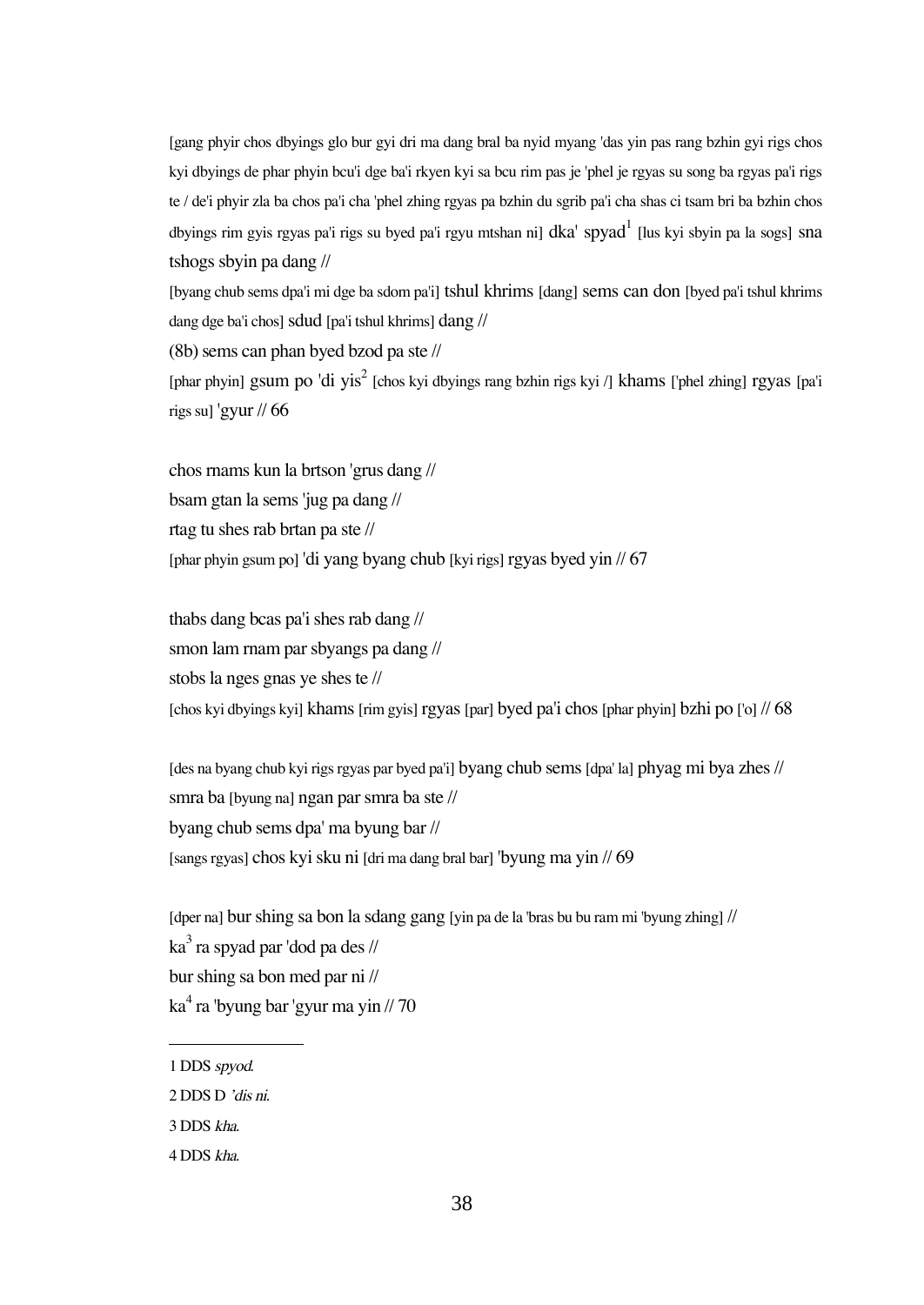bur shing sa bon gang [yin pa de] bsrungs nas // ['phel ba'i rgyu rkyen]  $\text{nyer}^1$  gnas shing la $^2$  [rgyas par] bsgrubs pa las // bu ram ka $^3$  ra hwags rnams ni ['phel zhing rgyas pa] //  $\,$ de las 'byung bar 'gyur ba ltar // 71

byang chub sems ni rab bsrungs nas //

['phel ba'i rgyu rkyen] nye bar gnas shing [rigs rgyas par] bsgrubs pa las // [nyan thos] dgra bcom [pa dang] rkyen rtogs [rang sangs rgyas dang rdzogs pa'i] sangs rgyas [theg pa gsum gyi 'bras bu mthar thug pa] rnams // de las [dri bral du] skye zhing 'byung bar (9a) 'gyur [ro]  $\frac{1}{72}$ 

[de ltar brtson pa'i thog ma nas sangs rgyas kyi rjes su 'dzin pa dper na] ji ltar så lu'i sa bon sogs // zhing pas bsrung $^4$  bar byed pa ltar // de bzhin theg mchog [theg chen la] mos [pa tshogs sbyor gyi lam la gnas pa /] rnams  $\mathrm{la}^{\mathrm{t}}$ ang $^{\mathrm{5}}$  // 'dren pa rnams kyis bsrung bar<sup>6</sup> mdzad // 73

[mos spyod kyi skabs der chos kyi dbyings cung zad mthong ba dper na] ji ltar mar ngo'i bcu bzhi la // zla ba cung zhig<sup>7</sup> mthong ba ltar // de bzhin theg mchog mos rnams la'ang // [rang gi] sangs rgyas sku ni cung zad mthong 8 // 74

[sa la zhugs nas chos sku'i rigs rim gyis rgyas pa dpe] ji ltar tshes pa'i zla ba la // skad cig skad cig rgyas par mthong // de bzhin sa la zhugs rnams kyang // rim gyis rim gyis [chos sku'i rigs] 'phel bar $\frac{9}{2}$  mthong // 75

- 2 DDS om.
- 3 DDS kha.
- 4 DDS DN srung.
- 5 DDS PNCS la.
- 6 DDS D srung bar, DDS brung ba.
- 7 DDS D zad.
- 8 DDS PNCS snang.
- 9 DDS PNCS rgyas par.

<sup>1</sup> DDS nye bar.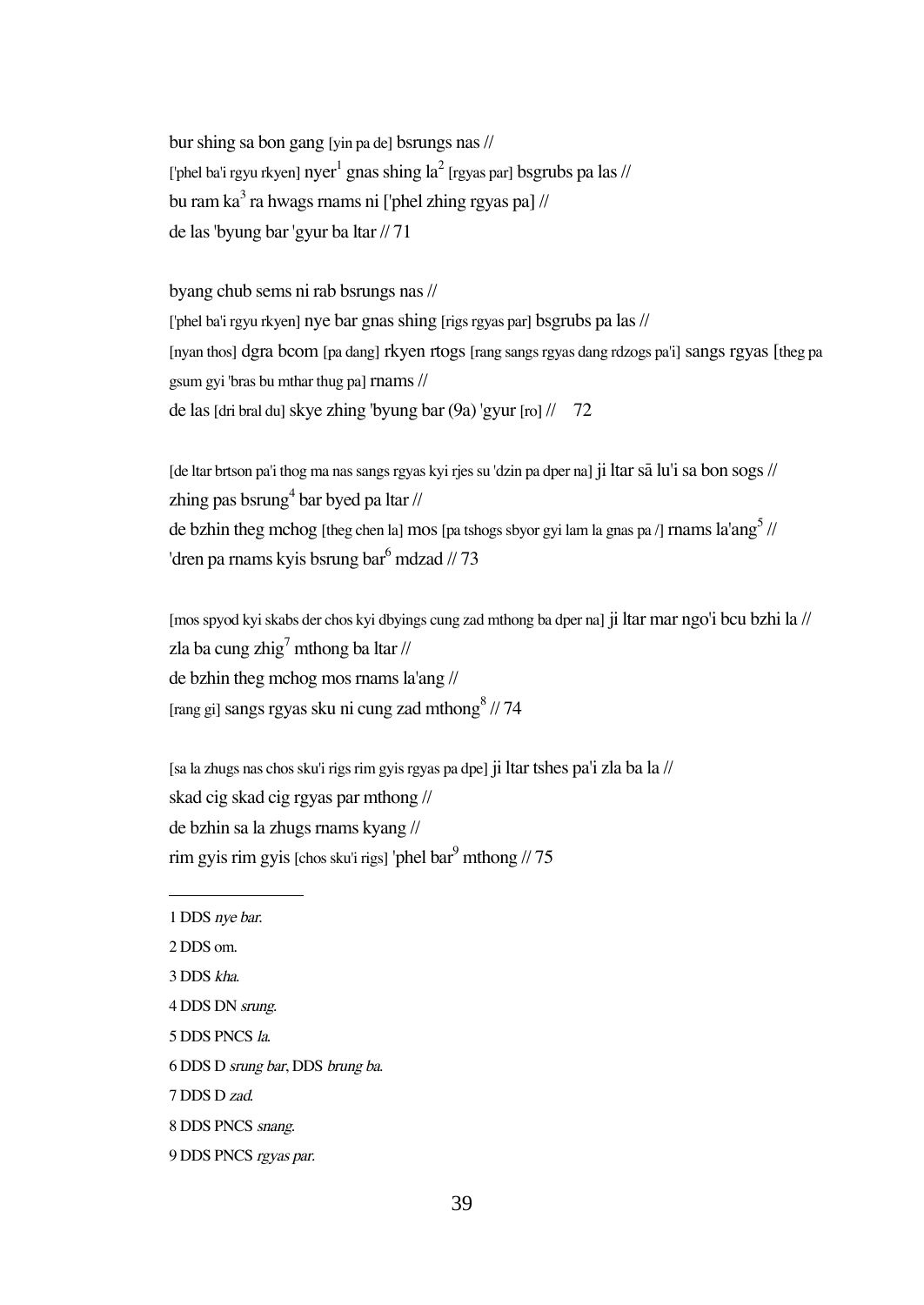ji ltar yang ngo'i bco lnga la // zla ba rdzogs par [byang chub kyi sems mngon sum du] 'gyur ba ltar // de bzhin sa yi mthar thug na // chos kyi sku yang rdzogs shing gsal [lo] // 76

[de lta bas na mos spyod kyi skabs su] sangs rgyas chos dang dge 'dun la // rtag tu mos pa brtan po yis // [byang chub kyi] sems de yang dag bskyed byas nas // [byang chub las] phyir mi ldog [pa'i bsam]  $pa<sup>1</sup>$  yang yang 'byung [ba de'i dad nas] // 77

nag po $^2$  [mi dge ba'i] gzhi [thams cad] ni yongs [su] spangs nas // dkar po $^3$  [dge ba'i] gzhi [thams cad] ni rab [tu] bzung bas // [sa dang po thob pa] de tshe [chos dbyings] de ni nges[shing] rtogs pa // [sa dang po'i ming ni] dga' ba zhes ni mngon par brjod // 78

[chos kyi dbyings kyi sems sdar 'khor bar] 'dod chags la sogs sna tshogs pa'i // dri mas rtag tu dri (9a) ma can [du yod pa las] // [sa gnyis pa 'dir] dri ma med pas gang dag pa // [sa gnyis pa'i ming ni] dri ma med ces brjod pa yin // 79

[sa gsum par] nyon mongs dra ba rab 'gags nas // dri med shes rab rab gsal bas // tshad med pa yi [gti mug gi] mun pa dag / sel bar byed pas [sa gsum pa'i ming ni] 'od byed pa'o // 80

[sa bzhi par] rtag tu dag pa'i 'od kyis gsal // 'du 'dzi rnam par spang ba<sup>4</sup> yi // ye shes 'od kyis rab bskor bas // sa [bzhi pa] de ['i ming] 'od 'phro can du 'dod // 81

<sup>1</sup> DDS DN par.

<sup>2</sup> DDS po'i.

<sup>3</sup> DDS po'i.

<sup>4</sup> DDS spangs pa.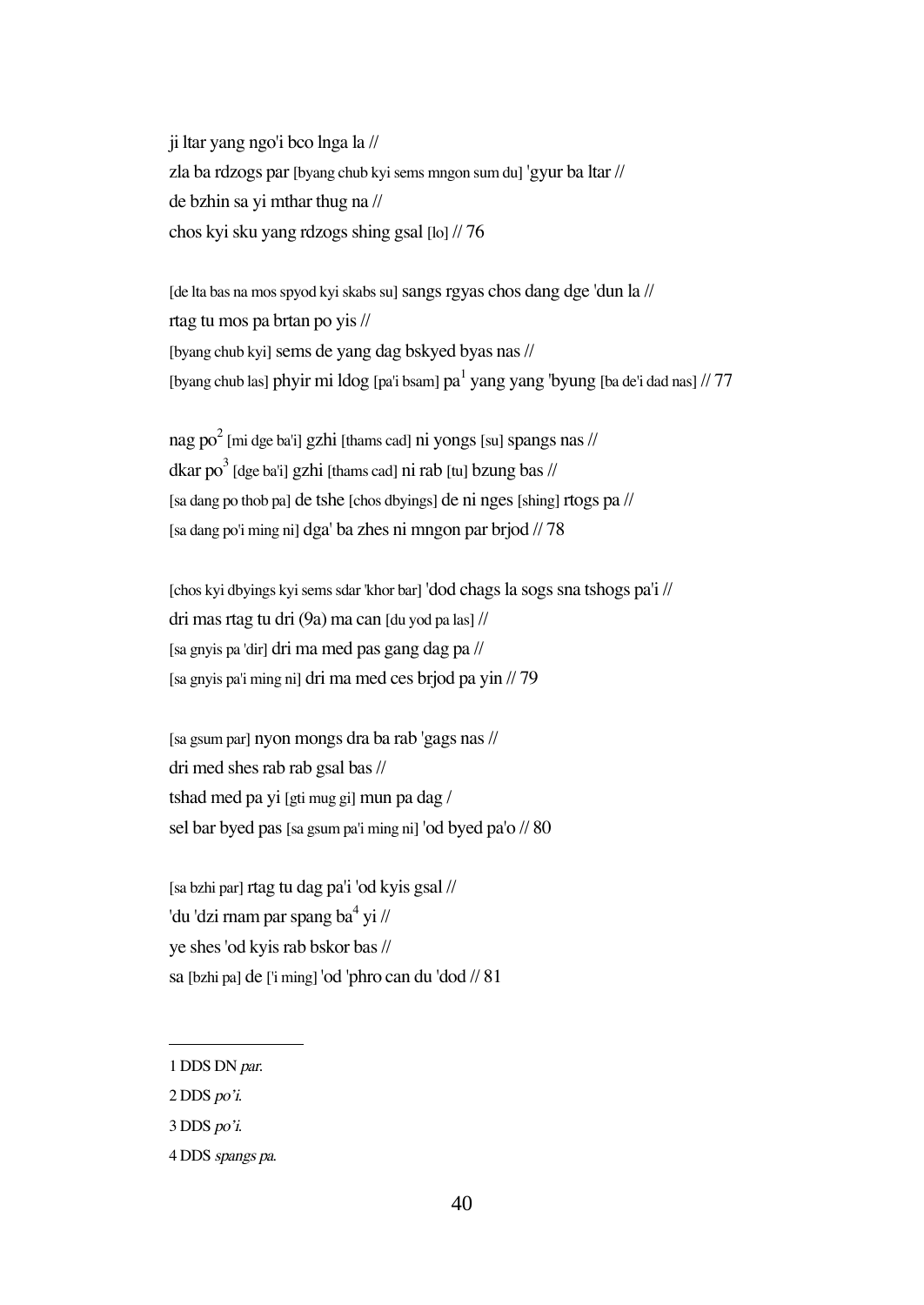[sa lnga par] rig [pa] dang sgyu rtsal bzo gnas kun // bsam gtan rnam pa sna tshogs nyid // nyon mongs shin tu sbyangs<sup>1</sup> dka' las // rnam par rgyal bas [sa lnga pa'i ming ni] sbyangs $^2$  dkar 'dod // 82 $\,$ 

[sa drug pa] byang chub rnam pa gsum po dang // phun sum tshogs kun bsdu ba dang // skye dang 'jigs pa zad<sup>3</sup> pa la // sa [drug pa] de ['i ming ni] mngon du gyur par 'dod // 83

[sa bdun par] 'khor lo'i bkod pa rnam kun tu // 'od kyi dra bas rtse ba dang // 'khor ba'i mtsho yi 'dam brgal bas // [sa bdun pa] de la [ming ni] ring du song zhes bya // 84

[sa brgyad par]sangs rgyas kyis nges 'di bzung zhing // ye shes rgya mtshor zhugs pa dang // 'bad med lhun gyis grub gyur pas // bdud kyi 'khor gyi $^4$  [sa brgyad pa'i ming] mi g-yo ba'o [zhes pa'o] // 85

[sa dgu pa la]so so yang dag rig kun la // chos ston pa yi 'bel ba'i gtam // rnal 'byor pa de mthar son pas // sa [dgu pa] de ['i ming ni] legs pa'i blo gros [zhes] 'dod // 86

[sa bcu par] ye shes rang bzhin de yi sku // dri med nam mkha' dang (10a) mnyam pa // sangs rgyas rnams kyis<sup>5</sup> 'dzin pa las // [sa bcu pa'i ming] chos kyi sprin ni kun tu 'byung // 87

<sup>1</sup> DDS PDS sbyang.

<sup>2</sup> DDS sbyang.

<sup>3</sup> DDS PNCS zab.

<sup>4</sup> DDS gyis.

<sup>5</sup> DDS kyi.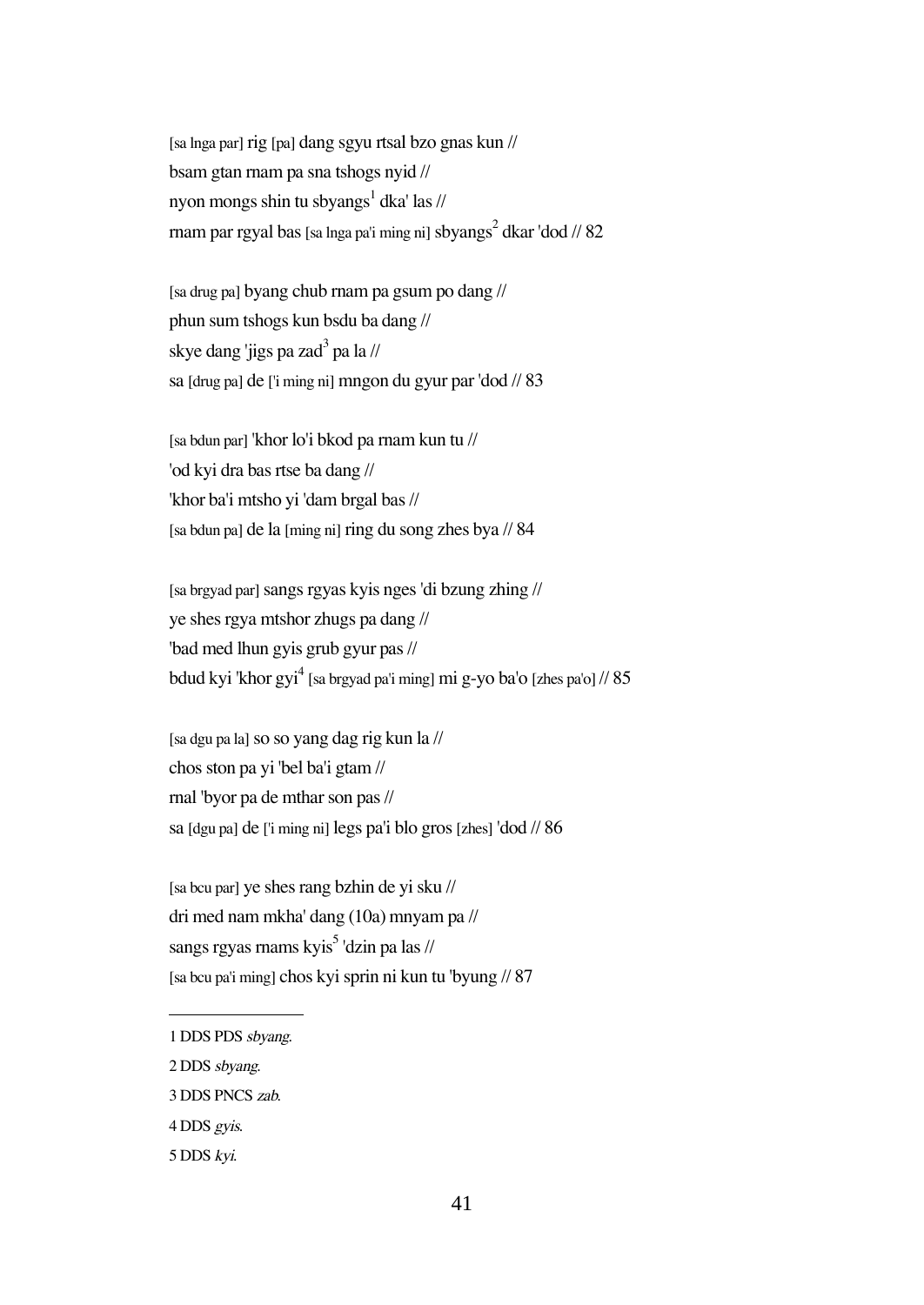sangs rgyas rnams kyi chos kyi gnas // [sa'i mthar thug pa na sngar lam la] spyod pa'i 'bras bu [rdzogs par] yongs 'dzin pas // [chos dbyings dri bcas kyi] gnas ni [dri med du] yongs su gyur pa ste $^1$  // [sangs rgyas rnams kyi] chos kyi sku zhes brjod pa yin [no] // 88

[chos sku de ci 'dra zhig snyam na 'khor ba'i] bag chags las grol [ba'i spros pa'i blos] bsam mi khyab // 'khor ba'i bag chags [spros pa'i blos kyang] bsam du yod // [chos sku] khyod ni kun tu bsam mi khyab // [mtshan bcas kyi blo] gang gis [chos sku] khyod ni [mtha' gcig tu] shes par [mi] nus // 89

[mtshan bcas kyi] ngag gi spyod yul [brjod bya'i dngos po] kun las 'das // [gzung 'dzin gyi] dbang po kun gyi spyod yul min // [don dam gyi] yid kyi shes pas rtogs bya ba // [chos sku la don dam gyi snod bcud la sogs gang yang mi rung ba med pas] gang yang rung la phyag 'tshal bstod // 90

[sa lam la] rim gyis 'jug pa'i lugs[sngar bshad pa de] nyid kyis // sangs rgyas sras po grags chen [sa bcu pa thob pa] rnams // chos kyi sprin gyi ye shes kyis // chos nyid [chos kyi dngos po'i] stong pa mthong gyur nas  $/91$ 

[sangs rgyas kyi phyag gis dbang bskur ba] gang tshe sems ni rab bskrus pas // 'khor ba'i gzeb las 'das gyur nas // [ye shes kyi dag pa'i rang snang chos kyi dbyings kyi me tog] padma chen po'i rang bzhin gyis $^2$  // stan la de ni rab gnas 'gyur // 92

[me tog gi] 'dab ma rin chen du ma'i 'od // [rab tu 'bar bar] 'dod par bya ba'i ze'u 'bru can (10b) // [chen po de la me tog] padma bye ba du ma yis // rnam pa kun tu yongs su bskor // 93

<sup>1</sup> DDS de.

<sup>2</sup> DDS gyi.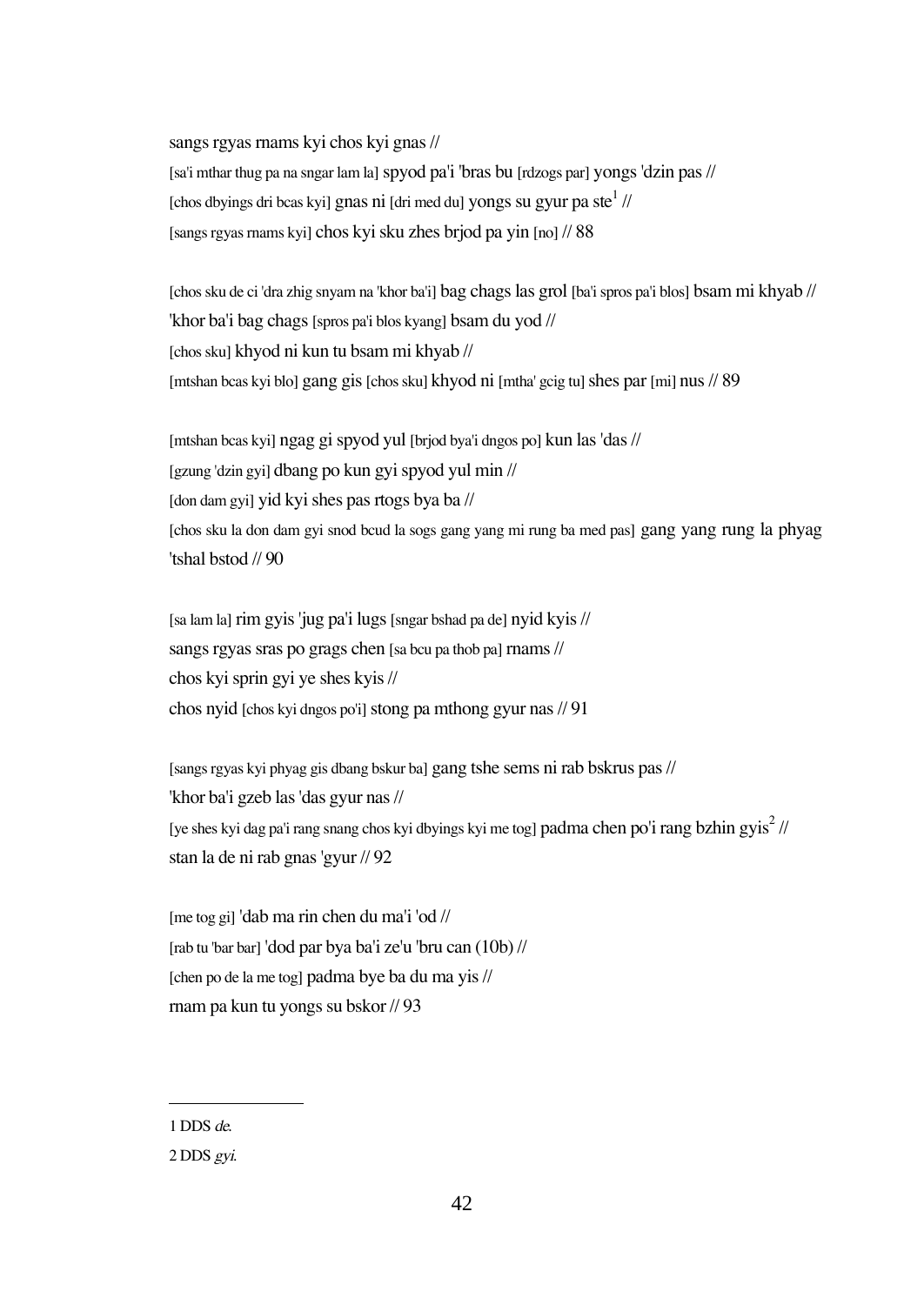[byang chub sems dpa' de] stobs bcu po yis yongs su gang // mi 'jigs pa [bzhi] yis yang<sup>1</sup> dag ngoms // bsam mi khyab pa'i sangs rgyas chos // spros med rnams las nyams mi mnga' // 94

[sngar dge ba] legs par spyad pa'i lam kun gyis // bsod nams ye shes rab bsags pa'i // [tshogs gnyis kyi] zla ba nya [gang ba] la skar ma yis // 'khor du rnam pa kun kyis bskor [nas gnas pa de'i tshe] // 95

sangs rgyas [kyi] phyag gi [mthil ma rig pa'i mun bsel ba'i] nyi ma der // dri med rin chen 'bar gyur [pa'i phyag] des $^2$  // sras kyi thu bor [sa bcu pa rnams] dbang bskur bas // dbang bskur ba ni kun tu stsol // 96

rnal 'byor chen po [sa bcu pa de dbang bskur ba] der gnas nas // rmongs pas dman [cing nyon mongs] pa'i 'jig rten rnams // sdug bsngal gyis g-yengs 'jigs pa la // lha yi spyan gyis gzigs gyur nas // 97

[byang chub sems dpa'] de yi sku las 'od zer rnams // [rtog bcas kyi] 'bad pa med par 'byung 'gyur te // [gti mug gis] rmongs pa'i mun par ['od zer de rnams] zhugs[pas 'jig rten pa] de yi // [dag pa'i] sgo rnam 'byed par mdzad pa ['jig rten pa la phan pa'i 'phrin las] yin [no] // 98

['jig rten las 'das pa la pham pa'i 'phrin las ni] lhag bcas[kyi] mya ngan [las] 'das pa [thob pa] rnams // lhag med [kyi] mya ngan [las] 'das[pa la 'god] par 'dod // [skabs] 'dir ni mya nga ngan 'das pa nyid // [gang la zer na] dri ma med par sems gnas $^3$  [pa yongs su 'gyur] (11a) ba'o $^4$  // 99

<sup>1</sup> DDS D gang.

<sup>2</sup> DDS D te.

<sup>3</sup> DDS gyur.

<sup>4</sup> DDS pa'o.